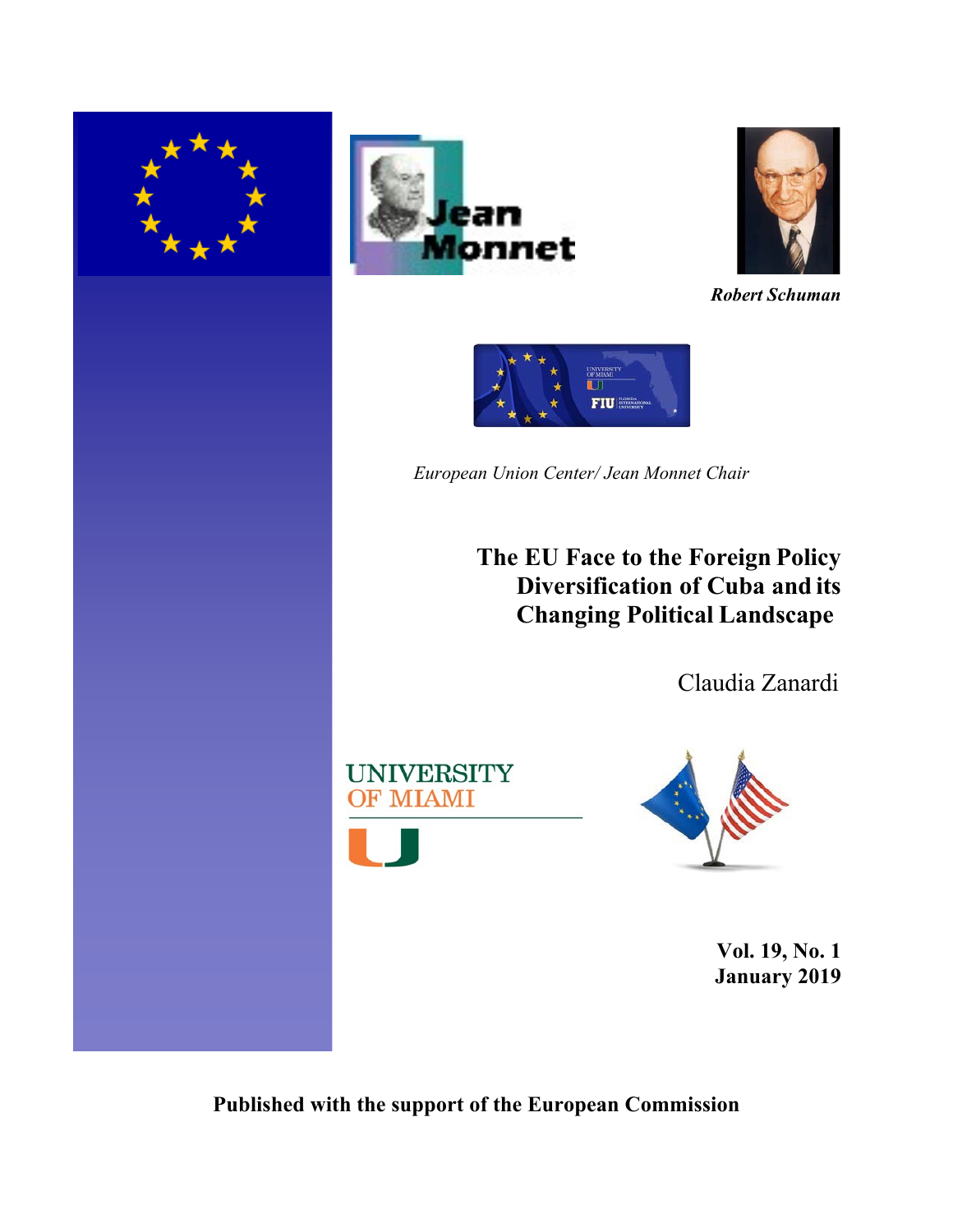#### **The Jean Monnet/ Robert Schuman Paper Series**

The Jean Monnet/Robert Schuman Paper Series is produced by the Jean Monnet Chair and the European Union Center of the University of Miami.

These monographic papers analyze ongoing developments within the European Union as well as recent trends which influence the EU's relationship with the rest of the world. Broad themes include, but are not limited to:

- $\triangleright$  The Lisbon Treaty
- $\triangleright$  The Euro zone crisis
- $\triangleright$  Immigration and cultural challenges
- $\triangleright$  Security threats and responses
- $\triangleright$  The EU's neighborhood policy
- $\triangleright$  The EU and Latin America
- $\triangleright$  The EU as a model and reference in the world
- $\triangleright$  Relations with the United States
- $\triangleright$  Consequences of Brexit

These topics form part of the pressing agenda of the EU and represent the multifaceted and complex nature of the European integration process. These papers also seek to highlight the internal and external dynamics which influence the workings of the EU and its relationship with the rest the world.

#### *European Union Center*

#### *Jean Monnet Chair Staff*

| University of Miami                        | <b>Joaquín Roy Director</b>                                        |
|--------------------------------------------|--------------------------------------------------------------------|
| 1300 Campo Sano Building, 220C             | <b>Beverly Barrett Associate Editor</b>                            |
| Coral Gables, FL 33124-2231                | Melanie Goergmaier Associate Editor                                |
| Phone: 305-284-3266<br>Fax: (305) 284 4406 | Maxime Larivé Research Associate<br>María Lorca Research Associate |
| Web: www.miami.edu/eucenter                | <b>Florida International University</b>                            |
|                                            | Markus Thiel (Director, FIU)                                       |

#### *International Jean Monnet Editorial Advisors:*

**Philippe de Lombaerde**, UNU/CRIS, Brugge, Belgium **Carlos Hakansson,** Universidad de Piura, Perú **Kurt Hübner**, University of British Columbia, Vancouver **Finn Laursen,** University of Southern Denmark **John McCormick,** Indiana University, Purdue **Félix Peña**, Universidad Nacional de Tres de Febrero, Buenos Aires, Argentina **Beatriz Pérez de las Heras**, Universidad de Deusto, Bilbao **Manuel Porto**, University of Coimbra, Portugal **Lorena Ruano**, CIDE, Mexico **Eric Tremolada**, Universidad del Externado de Colombia, Bogotá, Colombia **Roberto Domínguez**, Suffolk University, Boston **Francesc Granell**, University of Barcelona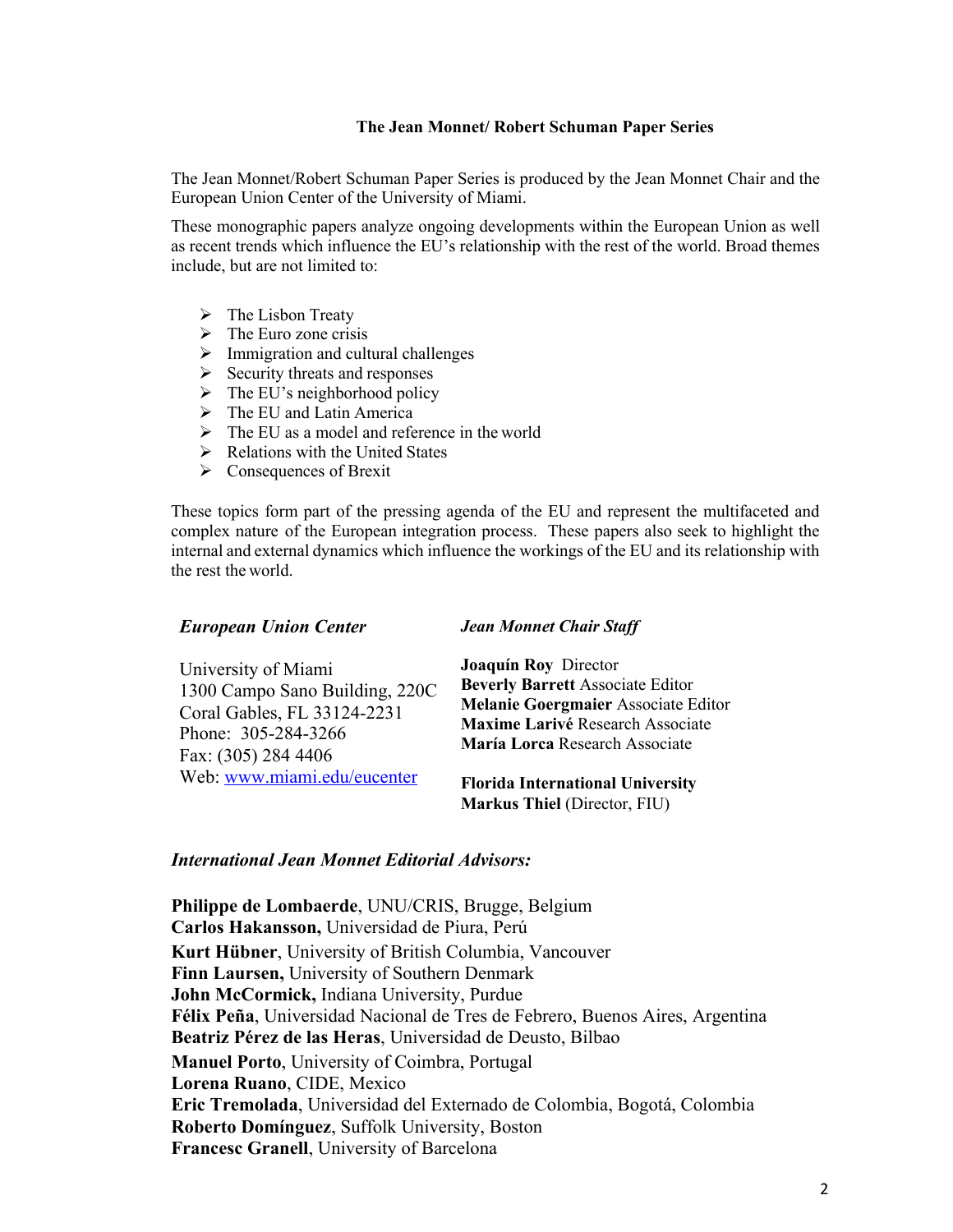# The EU Face to the Foreign Policy Diversification of Cuba and its Changing Political Landscape

Latin American challenges: the role of the European Union University of Miami

Claudia Zanardi, PhD Candidate, King's College London

#### Abstract

Following the Soviet Union's collapse, Cuba had to find other sources of economic support. In the 1990s, China invested in the Cuban economy, but soon learnt that the economic reforms remain too limited to represent a good opportunity. In 2015, the Obama administration pushed forward the rapprochement with Cuba and, despite making the bilateral relation more difficult, the Trump administration did not reverse that policy. As Cuba tries to diversify its economy, Russia is also playing an increasing role as a strategic partner; it provides oil to fill the Venezuelan vacuum and has reopened a military base in Cuba. Hence, competition is growing to step up the relations with La Havana.

Domestically, while the Cuban society is changing fast with mobile phones, the Internet, the development of tourism, and the private sector, the economic reforms have benefited only a few people and inequality has been growing. Political pressure from below and the 2018 political change creates uncertainty about the future of the reforms and frames the EU policy towards Cuba in an unstable environment. In this context, while the EU-Cuban Political Dialogue and Cooperation Agreement (PDCA) of 2016 may help stabilise the island's economic and political system, it may also turn against the EU if the new Cuban government takes a more conservative turn.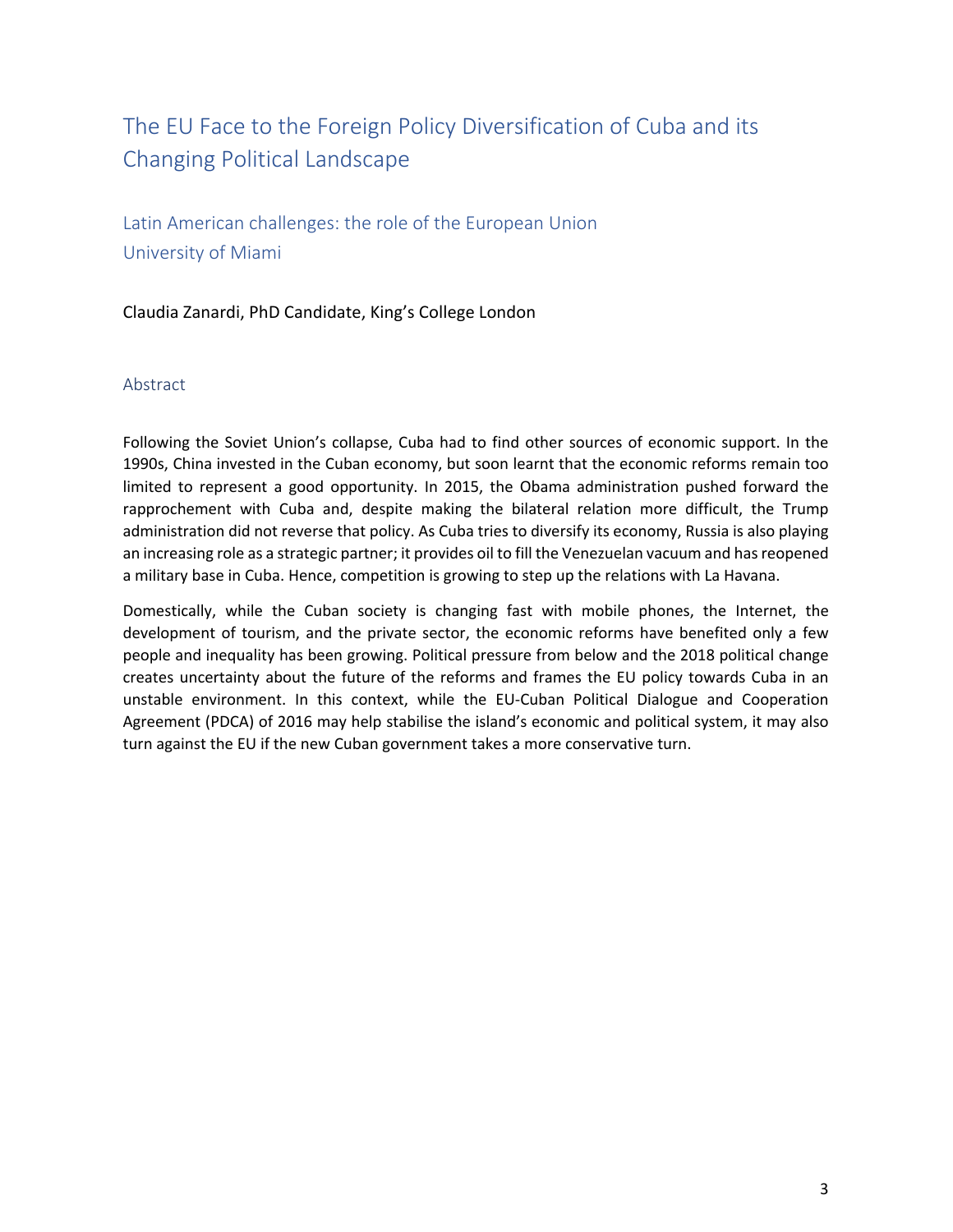# Cuba between The Decline of The Soviet Union and Russia's Renewed Interest

Since Cuba was the USSR's main debtor<sup>1</sup>, the collapse of the Soviet Union meant that the Caribbean island had to find other sources of economic support. Its economy was so heavily subsidised that it relied on eighty-five per cent trade with the Council for Mutual Economic Assistance (CMEA or COMECON), which it joined in 1972.<sup>2</sup> In 1991, American pressure on Moscow prompted Gorbachev to repatriate the Soviet Brigade from Cuba, where it had been set up in 1962.<sup>3</sup> This unilateral decision upset Castro who had wanted to negotiate for the retreat of the US from the military base it has occupied in Guantanamo since 1903.<sup>4</sup> In 1996, the US Senate approved the Helms amendment to the Cuban Democracy Act of 1992; the amendment included an entire section dedicated to Russia and its Signal Intelligence (SIGINT) facility in Lourdes<sup>5</sup>, and provided financial support for access to the IMF in return for ending its aid to Cuba. Eventually, in 2001, Putin closed that facility<sup>6</sup>, and Cuban-Russian relations reached their nadir.

Nevertheless, the help that Russia hoped to gain from Washington never materialised.<sup>7</sup> Furthermore, in the aftermath of the 9/11 terrorist attacks, the US military intervention in Afghanistan, and its military presence in Central Asia represented a dangerous development in Russia's backyard. Starting in 2008, the deployment of missile defence system in Europe caused Russia to react strongly.<sup>8</sup> Hence, Cuba regained some of its geostrategic relevance for Moscow to counter the growing US influence in Europe and Central Asia. Putin declared: 'we have to re-establish our position in Cuba and in other countries.' <sup>9</sup> The Asia Pacific Economic Summit (APEC) in Peru in 2008 provided Russia with the opportunity to deepen its relations with Latin American countries, including Cuba. During Dmitry Medvedev's tour to Latin America that same year, he met Raúl Castro with the aim of restoring their alliance. This paved the way to Raúl Castro visiting Moscow in 2009 and signing several agreements on trade, nickel mining, and joint oil exploration.<sup>10</sup> Russia also donated Cuba 25,000 tons of grain, as well as a US\$20 million loan to purchase Russian construction, energy, and agricultural equipment.<sup>11</sup> Moreover, financing was agreed for the delivery of Tupolev 204 medium haul-jet plains<sup>12</sup> which Cuba

<sup>&</sup>lt;sup>1</sup> Miller, Nicola, 'Trying to Stay Friends: Cuba's Relations with Russia and Eastern Europe', In Morley, Morris and McGillion, Chris (eds.) (2005). *Cuba, the United States, and the Post-Cold War World. The International Dimension of the Washington-Havana Relationship*, Gainesville: University Press of Florida, 62.

<sup>2</sup> Roy, 2009, p.37; wrongly reported 1975 by Gordy Katherine A. (2015). *Living Ideology in Cuba: Socialism in Principle and Practice*, Ann Harbor: Michigan University Press.

<sup>&</sup>lt;sup>3</sup> CIA, 'The Soviet Brigade in Cuba. Imagery Analysis Report', CIA, December 1986, Declassified in part & Sanitised Copy Approved for Release 2012/02/27, CIA-RDP87T00076R000304900001-9

<sup>4</sup> Latrèche, Leila, (2011). *Cuba et l'URSS. Trente ans de relation improbable*, Paris: L'Harmattan, 181-184.

<sup>5</sup> Castro Marino Soraya M. and Pruessen Ronaldo (eds.) (2012). *Fifty Years of Revolution*, Gainesville: University Press of Florida, 83.

<sup>6</sup> Miller, Nicola, 'Trying to Stay Friends: Cuba's Relations with Russia and Eastern Europe', In Morley, Morris and McGillion, Chris (eds.) (2005). *Cuba, the United States, and the Post-Cold War World. The International Dimension of the Washington-Havana Relationship*, Gainesville: University Press of Florida, 60.

Luhn, Alec, 'Russia to Reopen Spy Base in Cuba as Relations with US Continue to Sour', *The Guardian*, 16 July 2014.

<sup>7</sup> Castro, Marino Soraya M. and Pruessen Ronaldo (eds.) (2012). *Fifty Years of Revolution*, Gainesville: University Press of Florida, 81.

<sup>8</sup> Castro, Marino Soraya M. and Pruessen Ronaldo (eds.) (2012). *Fifty Years of Revolution*, Gainesville: University Press of Florida, 82.

<sup>9</sup> Latrèche, Leila, (2011). *Cuba et l'URSS. Trente ans de relation improbable*, Paris: L'Harmattan, 222.

<sup>10</sup> Stott, Michael, 'Russia and Cuba seal new partnership at Kremlin', *Reuters*, 30 January 2009.

<sup>11</sup> Stott, Michael, 'Russia and Cuba seal new partnership at Kremlin', *Reuters*, 30 January 2009.

<sup>12</sup> Stott, Michael, 'Russia and Cuba seal new partnership at Kremlin', *Reuters*, 30 January 2009.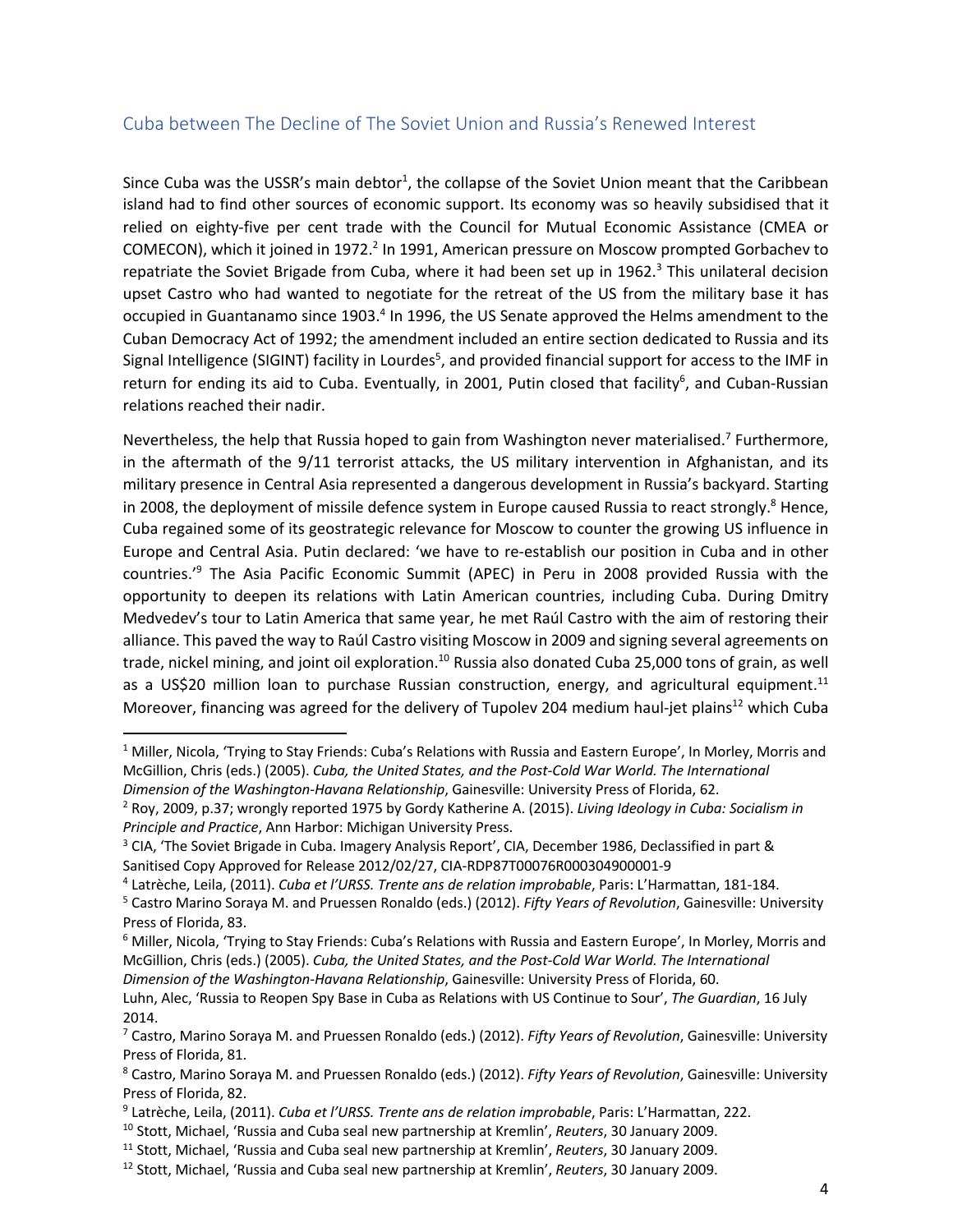had agreed to purchase in 2007 at the price of US\$100 million per year for seven years including Antonov An-148 planes. The two allies also discussed implementing an aerial defence system.<sup>13</sup> In 2010, Cuba bought three Antonov An-148 civilian planes from Moscow and negotiated a bilateral cooperation on nanotechnologies for medical and energy purposes.<sup>14</sup>

Although the Cuban leadership is aware that Russia does not have the economic power of China, it wants to diversify its economic partners.<sup>15</sup> For instance, Russia replaced China in the nickel's exploitation when it offered La Havana credit for US\$335 million to modernise its equipment. Russia's renewed interest in Cuba was further displayed in 2014 during Putin's official visit to the island. At that occasion, he declared that Russia was going to re-open its SIGINT facility in Lourdes. Opened in 1969, that facility was the largest Soviet/Russian SATCOM intercept station abroad, operated by the KGB foreign Operations Directorate and, later, by Russia's Main Intelligence Directorate (GRU), at its maximum extension it had estimated 3,000 personnel. <sup>16</sup> Eventually, in 2014 Moscow forgave ninety per cent of Cuba's debts with the former USSR (US\$32bn), likely in exchange for reopening that base. Russia also aimed to establish positioning stations for its Global Navigation Satellite System (Glonass) in Cuba and other Latin American and Caribbean (LAC) countries.<sup>17</sup>

As Prof. LeoGrande explains, 'Russia plays an increasing role in Cuba and the expansion of bilateral relations as a strategic partnership go behind the rebuilding of the Russian empire'.<sup>18</sup>

# The Cautious Development of China-Cuba Relations

Cuba was the first LAC country to recognise Communist China in 1960. However, following the Sino-Soviet Split, Cuba chose to side-line with Moscow. Since Gorbachev's reform policies at the end of the 1980s, Fidel Castro started adapting to the new international environment; to avoid relying on a single country, he paid efforts to develop the economy, diversify the export markets, and Cuba's trading partners. In 1983, he had already resumed contacts with China in some fields and by 1989 it had reestablished contacts at foreign ministers' level.<sup>19</sup> Overall, from 1985 to 1988, Cuba's trade with Latin American countries increased 'from US\$359 million to US\$1.3bn; the value of China-Cuba trade reached US\$500mn in 1990; total exports to the advanced industrialised world were projected to rise to US\$4billion by 1992; US subsidiary trade tripled in value between 1988 and 1990 to US\$705 million.' 20

<sup>13</sup> Latrèche, Leila, (2011). *Cuba et l'URSS. Trente ans de relation improbable*, Paris: L'Harmattan, 224.

<sup>14</sup> Latrèche, Leila, (2011). *Cuba et l'URSS. Trente ans de relation improbable*, Paris: L'Harmattan, 225.

<sup>15</sup> LeoGrande, William, Personal Interview, Washington D.C., 12 September 2017.

<sup>16</sup> Luhn, Alec, 'Russia to Reopen Spy Base in Cuba as Relations with US Continue to Sour', *The Guardian*, 16 July 2014.

<sup>17</sup> Luhn, Alec, 'Russia to Reopen Spy Base in Cuba as Relations with US Continue to Sour', *The Guardian*, 16 July 2014.

<sup>&</sup>lt;sup>18</sup> William, LeoGrande, Personal Interview, Washington D.C., 12 September 2017.

<sup>19</sup> Mao, Xianglin, Azulgaray, Treto, Carlos *et all*., 'China and Cuba: Past, Present, and Future', In Hearn Adrian H., Léon-Manríquez José Luís (eds.) (2011). *China Engages Latin America*, London: Lynne Rienner, 187.

<sup>20</sup> Morley, Morris and McGillion, Chris (2002). *Unfinished Business. America and Cuba after the Cold War, 1989- 2001*, Cambridge: Cambridge University Press, 20.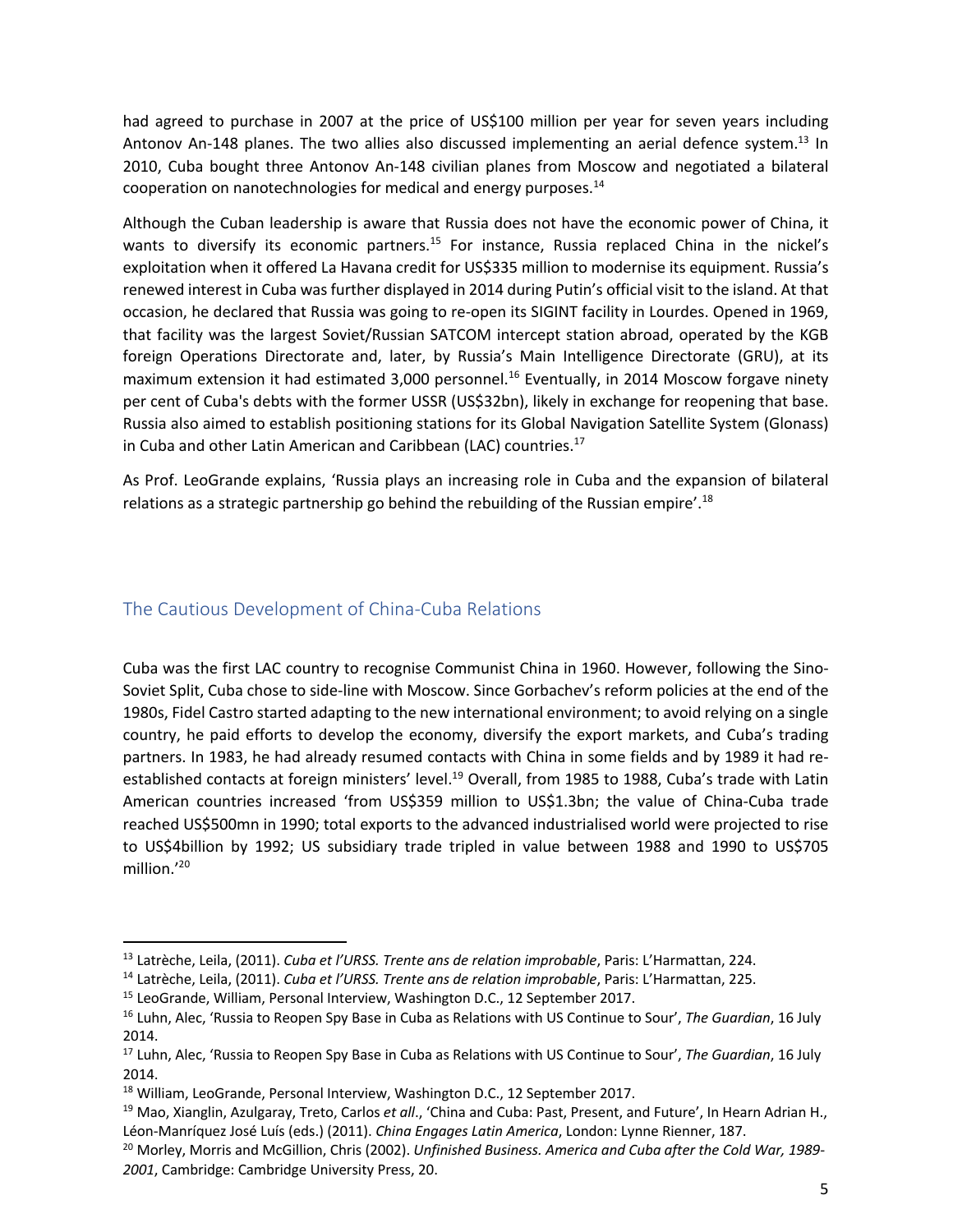Despite all these efforts, in 1993 the Cuban economy was almost bankrupt. Hence, the leadership urgently looked for alternative sources of finance from European countries and China. since Washington perceived the development of the Sino-Cuban relations as a particularly dangerous development, the U.S. Senate even pondered in the Helms Amendment to tie "the granting of Most Favoured Nation trading status to China to a 'significant' reduction in Beijing's aid to Havana."<sup>21</sup>

The similarities between the Chinese and Cuban reforms help understand the economic choices of the Cuban leadership. During the Cold War, both countries' economies were shaped by a Soviet style statedirigisme. Furthermore, the political transition from Deng Xiaoping to Jiang Zemin at the beginning of the 1990s provides some lessons to the current political transition in Cuba.<sup>22</sup> Similarly to the Castro brothers, Deng Xiaoping embodied the communists' victory through guerrilla tactics after a long civil war. He also represented a leadership legitimised by military success that held onto power for decades. As in China, the Cuban leadership turned towards the past to fill the gap of Marxism and reassert its legitimacy. Nevertheless, Fidel Castro strongly rejected Gorbachev's economic and political reforms, whilst Deng Xiaoping had already opened and reformed China. The last witnessed with great concern the fall of the USSR and remained in control of both the economy and the political one-party system through a constant adaptation. The Chinese model of economic development may indeed appeal to the Cuban leadership because in both countriesthe 'living ideology […] defined political unity as unified leadership and privileged unified leadership over socioeconomic equality, insisting that the former is a condition for the latter.<sup>123</sup> Yet, the Cuban approach to reforms is much more cautious than the Chinese approach and Beijing acknowledges that the Cuban reforms proceed too slowly.<sup>24</sup>

Despite hosting one of the oldest Chinatowns in LAC, the Chinese diaspora could not perform the function of bridge between Cuba and China as it happened in other countries.<sup>25</sup> In fact, the Cuban Revolution of 1959 caused a vast part of the Chinese community in Cuba to escape to the US and other LAC countries. It also meant the end of new migration from China.<sup>26</sup> Nowadays, the 'Barrio Chino' is ruining as it is circumscribed to a few streets' sections, often full of dumped rubbish piling up for weeks.<sup>27</sup> Although some argue that the Chinese Cubans were a bridge to the mainland, as in the Cuban-Soviet/Russian relations, the true preferential channels of contact were the direct relations between the two parties as well as the powerful relations between the two armies.<sup>28</sup> Since the difference between the party and the state are often blurred in both countries, 'an important practical outcome of the Chinese and Cuban governments' shared political perspective has been the pursuit of bilateral

<sup>21</sup> Morley, Morris and McGillion, Chris (2002). *Unfinished Business. America and Cuba after the Cold War, 1989- 2001*, Cambridge: Cambridge University Press, 40.

<sup>&</sup>lt;sup>22</sup> Perkins, Dwight H. 'Commentary: Economic Reforms in China and Vietnam: Are Lessons for Cuba?', In Domínguez Jorge I.*et all*. (eds.) (2004). *The Cuban Economy at the Start of the Twenty-First Century*, Cambridge Massachusetts: Harvard University Press, 199-206; Torres Ricardo, 'Cuban Economic Reforms and Rapprochement with the United States: A Comparative Perspective', In Hershberg Eric and LeoGrande William

M. (eds.) (2015*). A New Chapter in US-Cuba Relations. Social, Political, and Economic Implications*, New York: Palgrave Macmillan, 129-142.

<sup>23</sup> Gordy, Katherine A. (2015). *Living Ideology in Cuba: Socialism in Principle and Practice*, Ann Harbor: Michigan Press University, 2.

<sup>&</sup>lt;sup>24</sup> LeoGrande, William, Personal Interview, Washington, 13 September 2017.

<sup>25</sup> See for instance Kuhn, Philip A. (2008). *Chinese among Others: Emigration in Modern Times*, Lanham, MD: Rowman & Littlefield.

<sup>&</sup>lt;sup>26</sup> Personal Interviews, La Havana, 7-12 May 2017.

<sup>&</sup>lt;sup>27</sup> Author field research in La Havana, Barrio China, June 2017.

<sup>&</sup>lt;sup>28</sup> See Mao, Xianglin, Hearn Adrian H., and Liu Waeiguang, 'China and Cuba. 160 Years and Looking Ahead', *Latin American Perspectives*, 42(6), 149.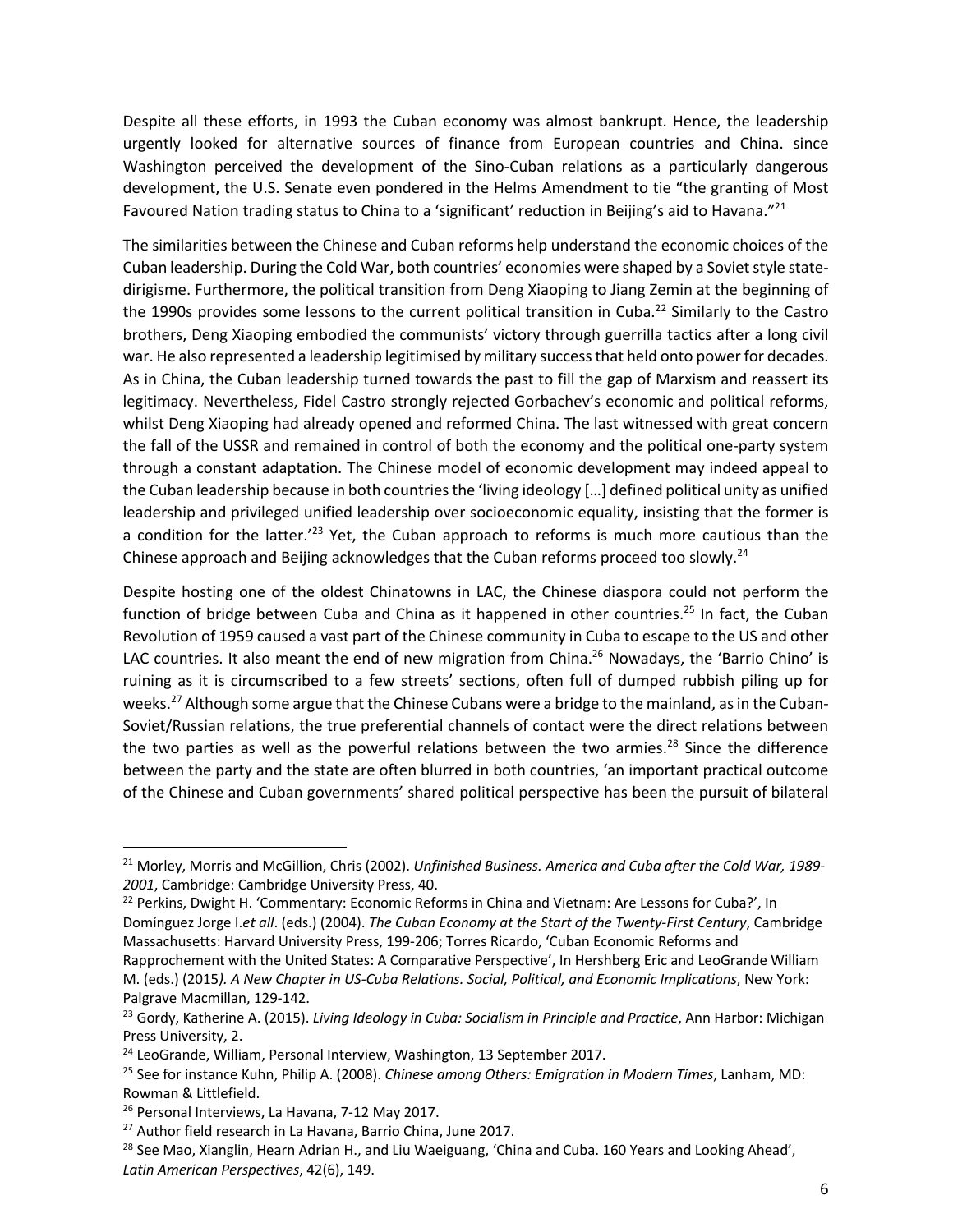collaboration through state rather than market channels.<sup>'29</sup> Therefore, bilateral high-level visits are noteworthy.

In 2001, President Jiang Zemin visited Cuba and signed contracts on trade, technology cooperation, and education. He was followed in 2008 by President Hu Jintao, who also donated Cuba US\$8mn of humanitarian aid to cope with the effects of a hurricane.<sup>30</sup> Following the final act of the 19<sup>th</sup> Intergovernmental Commission of 2007, Hu Jintao had signed contracts with Cuba to purchase nickel and sugarcane and for oil exploration in Cuba's Exclusive Economic Zone (EEZ).<sup>31</sup> However, even though China had invested in the Cuban economy since the 1990s, Beijing had soon learnt that the island's economic reforms were too limited to be a relevant economic opportunity.<sup>32</sup> A Cuban expert explained that Beijing was frustrated by the Cuban government's inability to implement the economic reforms and honour its debts: 'Cuba simply does not pay back!'<sup>33</sup>, he admitted. Francisco Mora confirmed that 'the Chinese will not subsidise. They are not going to give anything for free. Economic transactions yes...Those are investments.'<sup>34</sup> Generally, the Chinese leadership has a certain distrust over the Cuban leadership commitment to reform the economy. Moreover, Beijing has always been cautious not to upset Washington. Nevertheless, Mora notes that this may change in the future and there are analysts in Washington arguing that Cuba is like Taiwan for the U.S. $35$ . In other words, as Washington uses the Republic of China (ROC) in Taiwan to annoy Beijing, so Beijing uses the Caribbean island to annoy the U.S.

On the Cuban side, although Cuba needs China to diversify its economic partners, La Havana fears to become too dependent on the Asian rising giant. This fear explains why overstated bilateral declarations on economic agreements often lacked implementation. For instance, in 2004, the two governments created a Joint Venture (JV) to build an extraction plant for nickel in Cuba, but three years later Venezuela replaced China in that same JV.<sup>36</sup> Following the release of the first Chinese White Paper on Latin America and the Caribbean in 2008, President Hu Jintao attended the APEC Summit in Peru and on his way back stopped to Cuba and Costa Rica.<sup>37</sup> In 2011, vice-president Xi Jinping also visited Cuba 'to establish the first five-year plan for Sino-Cuban cooperation and a series of memoranda of understanding outlining Chinese investments in the Cuban oil and gas sectors.<sup>'38</sup> The following year, Raúl Castro repaid the visit, just a few months before Xi Jinping became President; Castro signed contracts to purchase 'digital television and telecommunications technology, financial and banking services, tourism, infrastructure, and equipment for the health sector, cooperation in agriculture for the sourcing of Chinese fertilisers, tractors, and irrigation equipment.<sup>139</sup> Since the US-Cuba

<sup>29</sup> Mao, Xianglin, Azulgaray, Treto Carlos *et all*., 'China and Cuba: Past, Present, and Future', In Hearn Adrian H., Léon-Manríquez José Luís (eds.) (2011). China Engages Latin America, London: Lynne Rienner, 189.

<sup>30</sup> Mao, Xianglin, Hearn, Adrian H., and Liu Weiguang, 'China and Cuba. 160 Years and Looking Ahead', *Latin American Perspectives*, 42(6), 142.

<sup>31</sup> Ellis, Evan P. (2009). *Mexico, Central America, and the Caribbean: Strategic Position and the Taiwan Card*, London: Lynne Rienner, 239.

<sup>32</sup> LeoGrande, William, Personal Interview, Washington D.C., 13 September 2017.

<sup>&</sup>lt;sup>33</sup> La Havana, Personal Interview, 7-12 May 2017.

 $34$  Mora, Francisco, Personal Interview, Miami International University,  $3<sup>rd</sup>$  May 2017.

 $35$  Mora, Francisco, Personal Interview, Miami International University,  $3<sup>rd</sup>$  May 2017.

<sup>36</sup> Esteban, Israel, 'Venezuela trumps China in Cuba ferronickel deal', *Reuters*, 29 January 2007.

<sup>&</sup>lt;sup>37</sup> Jiang, Shixue, 'Ten Key Questions', In Hearn Adrian H. and Léon Manríquez José Luis (2011). China Engages Latin America, London: Lynne Rienner, 57, 59.

<sup>&</sup>lt;sup>38</sup> Mao, Xianglin, Hearn, Adrian H., and Liu Weiguang, 'China and Cuba. 160 Years and Looking Ahead', Latin American Perspectives, 42(6), 143.

<sup>&</sup>lt;sup>39</sup> Mao, Xianglin, Hearn, Adrian H., and Liu Weiguang, 'China and Cuba. 160 Years and Looking Ahead', Latin American Perspectives, 42(6), 146.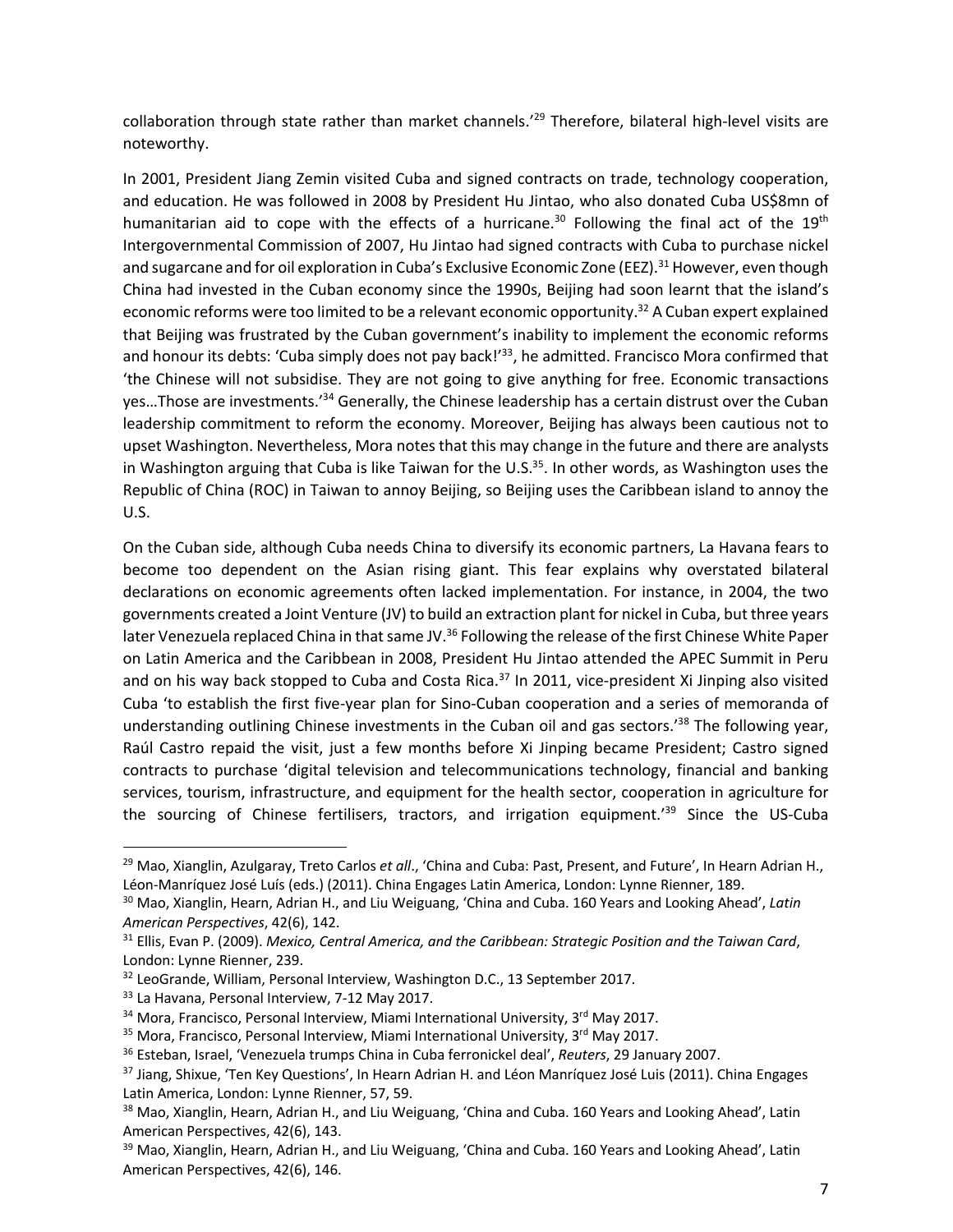rapprochement under the Obama Administration in 2015, China was more active in supporting La Havana as it sold buses, trucks, and even invested in a US\$500 million golf resort in Cuba.<sup>40</sup> The deepening of economic relations with Beijing also helped Cuba cope with the disengagement of post-Chavez Venezuela as it plunged in a deep political crisis.

Despite the lack of official Cuban investment data which remain classified, Chinese companies entered the infrastructure, telecoms, tourism, and electronics markets. Chinese products such as Yutong buses, Sinotruk trucks, YTO tractors, Geely cars, and Haier domestic appliances are commonly found in the Caribbean island.<sup>41</sup> For instance, in 2015 Cuba imported US\$1.9 billion goods from China, a sixty per cent increase of the annual average from 2005 to 2015. The world's second largest economy sells to Cuba on soft credit terms, is Cuba's largest creditor, and debt is regularly restructured under secret terms. Chinese companies are extremely active in the new communications technologies, telecommunications equipment, as well as in developing the Internet services and infrastructures. In fact, in 2008, the new government of Raúl Castro authorised mobile phones contracts. This triggered a sharp increase of Cubans using cell phones and in 2016 the Cuban State-monopoly Telecommunications Company (Empresa de Telecomunicaciones de Cuba, ETECSA) had already more than 4 million customers.<sup>42</sup> In 2015, the Chinese company Huawei entered the island's market through an agreement with ETECSA. Thanks to its affordable products, Huawei became the leading operator for mobile phones with 17.2 per cent of the Cuban market.<sup>43</sup> At the same time, since Huawei is a State-Owned Enterprise (SOE) with tight links with the Chinese Communist Party (CCP), the U.S. refused its access to the American market<sup>44</sup>; in 2016, the US Commercial Department also investigated Huawei for its transactions in Cuba, North Korea, and Iran.<sup>45</sup>

The Cuban authorities' preference for a Chinese provider came after the failure of the U.S. clandestine attempt in 2009 to create the equivalent of a Twitter service in Cuba called ZunZuneo.<sup>46</sup> ZunZuneo was indirectly backed by USAID through front companies in Spain and the Cayman Islands; it offered free online platforms and microblogging to attract young Cubans and developed a long-term reservoir of people to be influenced by anti-government propaganda.<sup>47</sup> Part of George W. Bush Administration's effort to promote regime change in Cuba, sub-contractors of the USAID targeted the Jewish community in Cuba. They provided access to the Internet through SIM cards to access 'uncensored Internet through non-state networks without the risk of surveillance, but also presumably [gave] USAID contractors and their sub-contractors a way to communicate with activists on the island undetected by Cuban police and intelligence services.<sup>148</sup> Therefore, the Cuban leadership turned towards the Chinese to develop a Cuban version of the 'Great Firewall' built on China's decennial experience in its

<sup>40</sup> Frank, Marc, 'China Piles into Cuba as Venezuela Fades and Trump Looms', *Reuters*, 14 February 2017.

<sup>41</sup> Frank, Marc, 'China Piles into Cuba as Venezuela Fades and Trump Looms', *Reuters*, 14 February 2017.

<sup>42</sup> Hernandez, Marcelo, 'Chinese Company Huawei Dominates Cuban Cellphone Market', *Translating Cuba*, 25 March 2017. https://translatingcuba.com/chinese-company-huawei-dominates-cuban-cellphone-market/ <sup>43</sup> Hernandez, Marcelo, 'Chinese Company Huawei Dominates Cuban Cellphone Market', *Translating Cuba*, 25

March 2017. Cuba was pressured by Washington as bilateral negotiations were ongoing.

<sup>44</sup> Risen, Tom, 'Chinese Telecom Huawei Will 'Exit the U.S. Market', *USNews.com*, 3 December 2014.

https://www.usnews.com/news/articles/2013/12/03/chinese-telecom-huawei-will-exit-the-us-market <sup>45</sup> Reuters, 'U.S. subpoenas China's Huawei in probe over exports to Syria, others: NY Times, *Reuters*, 2 June 2016.

<sup>46</sup> Associated Presse, "US Secretly Created 'Cuban Twitter' to Stir Unrest and Undermine Government", *AP*, 3 April 2014.

<sup>47</sup> Associated Press, 'US Secretly Built « Cuban Twitter » to Stir Unrest', *Associated Press*, 4 March 2014.

<sup>48</sup> Sweig, Julia E. (2012). What Everyone Needs to Know, Oxford: Oxford University Press, 272.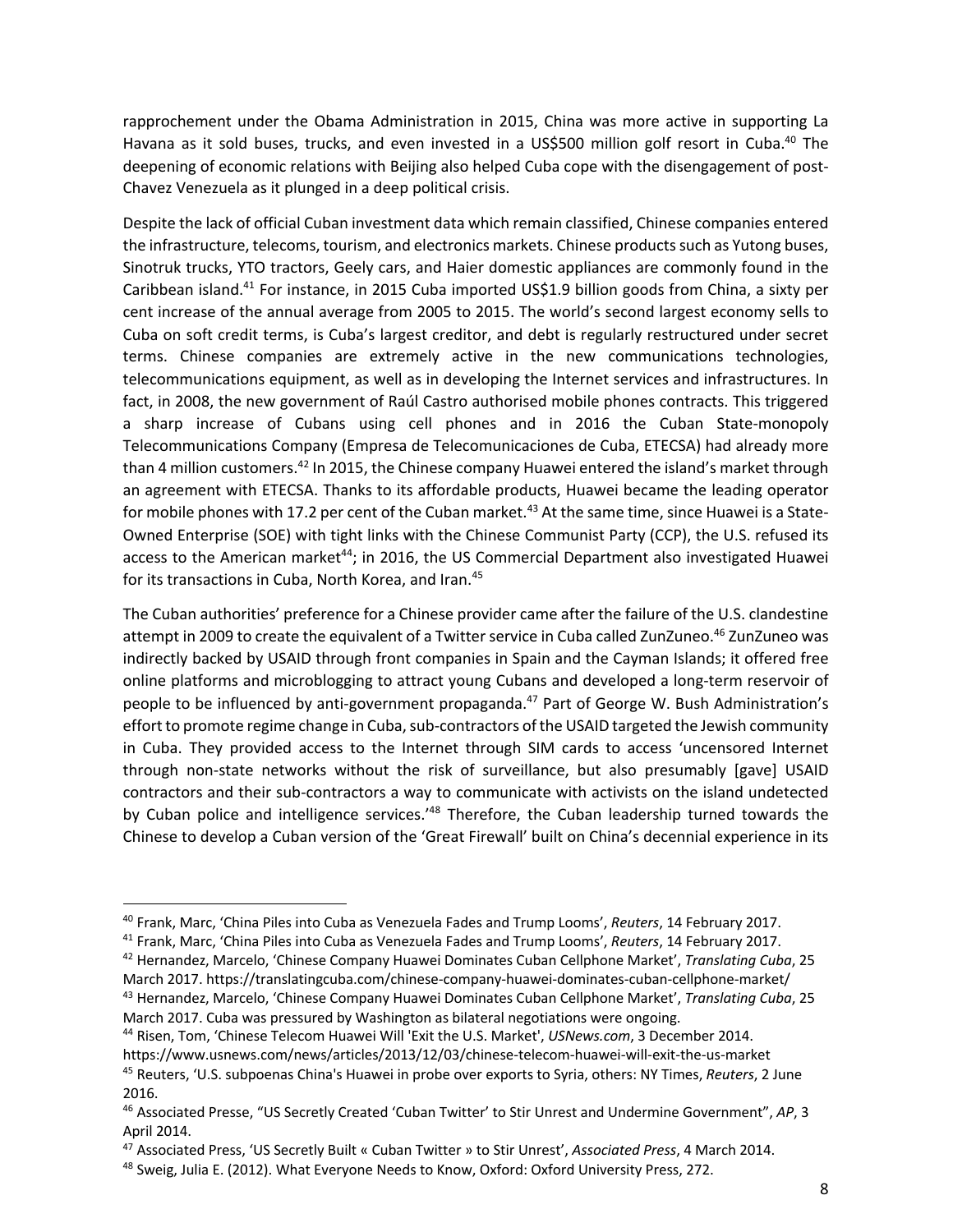domestic market.<sup>49</sup> In 2013, the Snowden's revelations<sup>50</sup> further increased Cuban leaders' fear of American attempts to undermine the regime through the Trojan horse of the new communications technologies.

The pharmaceutical field is another notable bilateral cooperation. In 2006, Cuba started investing US\$41.16mn in China with eight projects on hotels, tourism, and biomedicals in Beijing, Shenzhen, Shanghai, and Zhuhai.<sup>51</sup> BioCubaFarma is a public entity that exports biomedicine and China is one of Cuba's special partners; as such, China was authorised to establish a pharmaceutical company in Cuba, taking advantage of the low cost local labour, good health professionals, and training. Hence, China and Cuba have set up joint bio-pharmaceutical factories in China producing anticancer drugs, approved for European and Asian trials.<sup>52</sup> Other countries such as Canada and European states, mainly France, are also interested in developing such a cooperation with Cuba.<sup>53</sup>

Finally, the first Chinese White Paper on LAC countries included a section on military relations. it explained that 'professional exchanges in military training and peacekeeping will deepen in the coming years, as will the assistance with the development of LAC militaries. [Therefore China] has established military exchanges with eighteen LAC countries in order to facilitate the exchange of high-level officers and to collaborate in computer networking, hydrometeorological integration, educational training, and conventional weapons sales.'<sup>54</sup> Cuba is included in this process of deepening military relations with the People's Liberation Army (PLA). According to Francisco Mora, when China sent its Peace Ark hospital ship<sup>55</sup> to the Caribbean Sea in 2010, the US looked for collaboration, but the Chinese were not interested. Although he excludes that Beijing wants to challenge the U.S. in LAC, he notes that 'the way in which China can project itself in the Western hemisphere will create consternation in Washington and raise again the spectrum of a Cold War.'<sup>56</sup> This is also why Secretary of State John Kerry's speech at the Organisation of American States (OAS) in 2013 declaring that the Monroe doctrine was dead was heavily criticised. Several American experts warned that other countries, such as China, may become a threat to the US.<sup>57</sup> The case of the Lourdes facility would be a case in point: since Russia left the SIGINT facility in Lourdes, China started using it. It also has a base for the Chinese Beidou navigation satellite system in Cuba.<sup>58</sup> Evan Ellis reports that, on the top of a signal intelligence site at Bejucal since 1999, China also has a facility near Santiago de Cuba to intercept American satellite communications.<sup>59</sup> Because of both countries' increasing animosity towards the US, it is likely that Beijing and Moscow have agreed to a certain degree of intelligence cooperation in Cuba. However, other experts do not

<sup>49</sup> Tai, Zixue (2006). *The Internet in China. Cyberspace and Civil Society*, London: Routledge, 102-3; Austin Greg (2014). *Cyber Policy in China*, Cambridge: Polity.

<sup>50</sup> Reuters, 'Snowden Got Stuck in Russia after Cuba Blocked Entry', *Reuters*, 26 August 2013.

<sup>51</sup> However, in 2011 it only invested 7.27mn\$. <sup>51</sup> Mao Xianglin, Hearn Adrian H., and Liu Weiguang, 'China and Cuba. 160 Years and Looking Ahead', *Latin American Perspectives*, 42(6), 143.

<sup>52</sup> Mao, Xianglin, Hearn Adrian H., and Liu Weiguang, 'China and Cuba. 160 Years and Looking Ahead', Latin American Perspectives, 42(6), 147.

<sup>53</sup> Munita, Thomas, 'Etonnante usine à cerveaux', *Manières de Voir*, 78-79.

<sup>&</sup>lt;sup>54</sup> Jiang, Shixue, 'Ten Key Questions', In Hearn Adrian H. and Léon Manríquez José Luis (2011). China Engages Latin America, London: Lynne Rienner, 57.

<sup>&</sup>lt;sup>55</sup> See Zanardi Claude, China's soft power with Chinese characteristics: the cases of Confucius Institutes and Chinese naval diplomacy', *Journal of Political Power*, 9(3), 2016, 431-47.

<sup>56</sup> Mora, Francisco, 3rd May 2017, Miami International University.

<sup>&</sup>lt;sup>57</sup> Mora, Francisco, 3<sup>rd</sup> May 2017, Miami International University.

<sup>58</sup> Navarro, Peter, (2015). *The Coming China Wars: Where They Will Be Fought and How They Can Be Won*, Upper Saddle River: Pearson Education, 166.

<sup>59</sup> Ellis, Evan P. (2009). *Mexico, Central America, and the Caribbean: Strategic Position and the Taiwan Card*, London: Lynne Rienner, 242.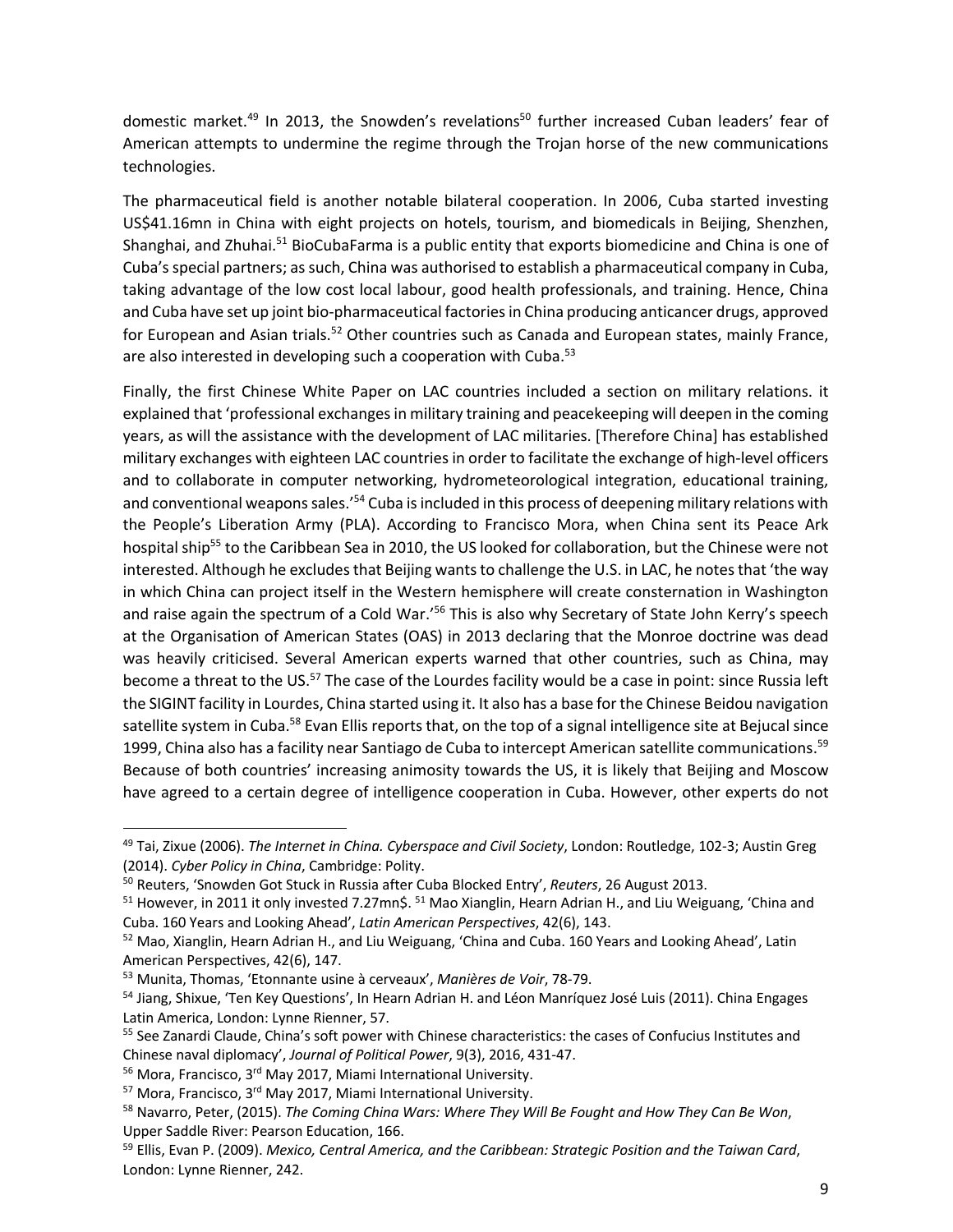share this view. Mora believes that the facility is no longer important as it was during the Cold War and China uses that facility for other purposes than intelligence.<sup>60</sup>

On the Cuban economic reforms, Susanne Gratius stresses the similarity between the limited economic reforms that Fidel Castro introduced to deal with the collapse of the Soviet block at the beginning of the 1990s (e.g.), and the second round of reforms adopted in the aftermath of the Arab Spring (2010- 11).<sup>61</sup> For instance, the self-employed (cuentrapropistas) who could operate during the first round of reforms 'tripled from less than 150,000 in 2010 to more than a half-million by mid-2015.'<sup>62</sup> Nevertheless, following both China and Cuba became more cautious on economic reforms. The Cuban economy lacks the size of the Chinese giant and, thus, Cuba cannot rely on a vast and expanding domestic market. Furthermore, its limited trade with its neighbours does not mirror the trade that China has been developing with its neighbours. Since the alternative of adopting a North Korean model does not seem viable, the 'post-revolutionary leadership' needs to be more creative if it wants to remain in power.

Both reform processes demonstrate the reactivity of the Cuban leadership to the changes in the international environment. Reforming was and still is a necessity to stay in power and not a political plan to modernise the domestic economy. Hence, as soon as the economic collapse is avoided, there is the return to a conservative agenda.<sup>63</sup> The same swing process happens with the political reforms. For instance, they allowed the elections of the municipal representatives and deputies of the National Assembly of the Popular Power<sup>64</sup>, but the opening remained limited and often ineffective since the elected were members of the Party. The second round of reforms acknowledged the need to update the social-economic system. Although the reforms widened and the leadership approved them at the IV Congress of the Cuban Party<sup>65</sup>, the possibility that they may be reversed should not be discarded. Differently from China, Cuba is an island whose small economy and frontiers are much easier to control. If the leadership feels that its grasp on power is in peril or the more conservative group within the government overcomes the more reformist group, there is a clear chance of another set-back or military intervention to maintain their position.

<sup>60</sup> Mora, Francisco, 3rd May 2017, Miami International University.

<sup>61</sup> Gratius, Susanne, 'Las respuestas de Europa a los cambios en Cuba: Compromiso versus Posición Común', in Alonso José Antonio, Bayo Francesc and Gratius Susanne (eds) (2011). *Cuba en tiempos de cambios*, Madrid: Editorial Complutense, 139-155.

 $62$  Henken, Ted A. and Vignoli Gabriel, 'Entrepreneurial Reform, Market Expansion, and Political Opportunities for Cuba Today', In Hershberg Eric and LeoGrande William M. (eds.) (2015*). A New Chapter in US-Cuba Relations. Social, Political, and Economic Implications*, New York: Palgrave Macmillan, 161.

<sup>&</sup>lt;sup>63</sup> Gratius, Susanne, 'Las respuestas de Europa a los cambios en Cuba: Compromiso versus Posición Común', in Alonso José Antonio, Bayo Francesc and Gratius Susanne (eds.) (2011). *Cuba en tiempos de cambios*, Madrid: Editorial Complutense, 143.

<sup>&</sup>lt;sup>64</sup> Gratius, Susanne, 'Las respuestas de Europa a los cambios en Cuba: Compromiso versus Posición Común', in Alonso José Antonio, Bayo Francesc and Gratius Susanne (eds.) (2011). *Cuba en tiempos de cambios*, Madrid: Editorial Complutense, 140.

<sup>&</sup>lt;sup>65</sup> Gratius, Susanne, 'Las respuestas de Europa a los cambios en Cuba: Compromiso versus Posición Común', in Alonso José Antonio, Bayo Francesc and Gratius Susanne (eds.) (2011). *Cuba en tiempos de cambios*, Madrid: Editorial Complutense, 142.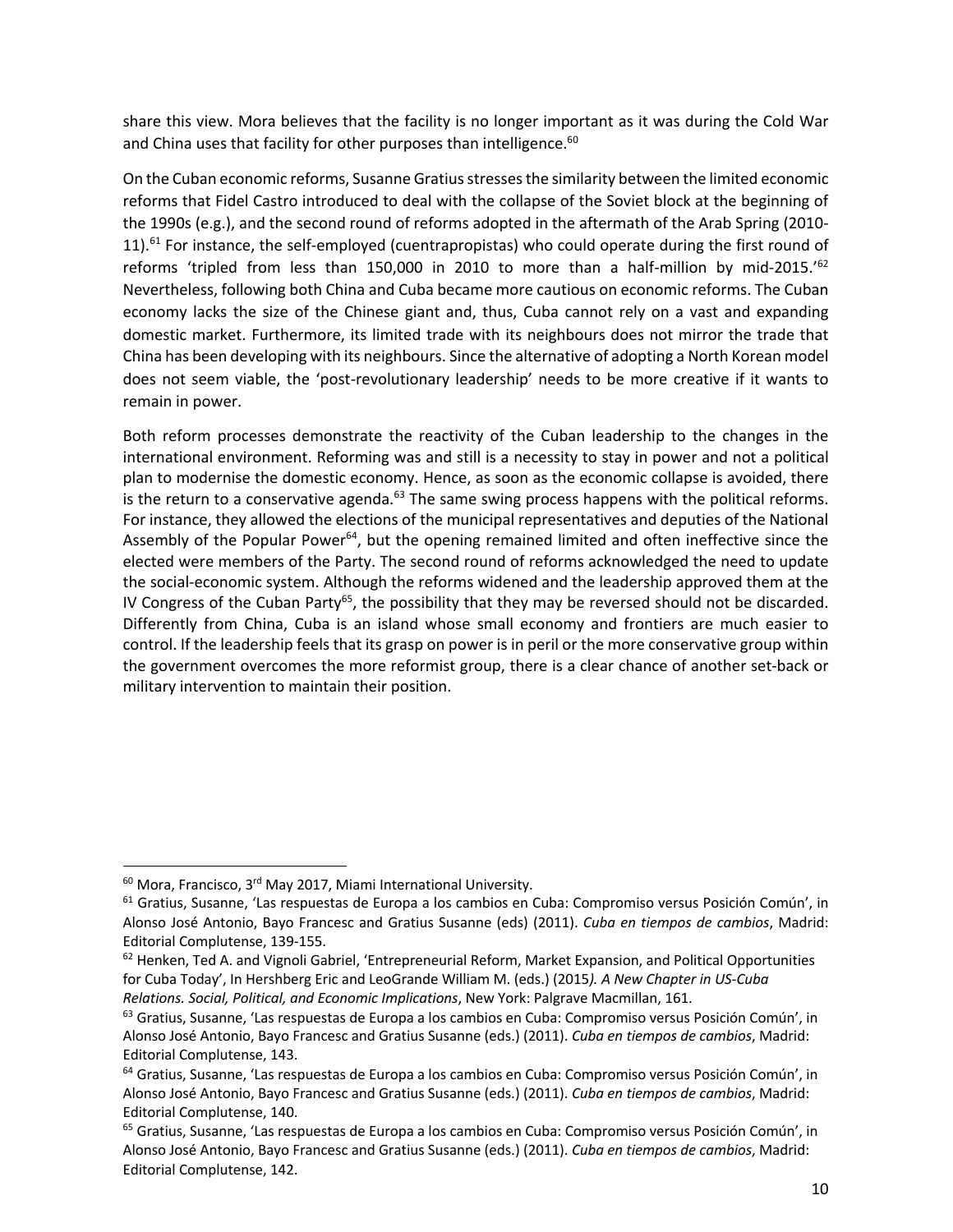# The EU-Cuban Relations in the Light of the PDCA

Even before the establishment of diplomatic relations with Cuba in 1988, the EU (European Economic Community) demonstrated to be a reliable partner by providing humanitarian and development aid since 1984.<sup>66</sup> This highlights the different approach that the EU adopted towards the Caribbean island compared to the US, even if the European approach was certainly affected by the American intransigent posture on Cuba. For instance, despite the 1996 adoption of the European Common Position (ECP) on Cuba that followed the Helms-Burton law, the EU displayed a consistent opposition to Washington's sanctions towards Cuba.<sup>67</sup>

Although this should have created a positive image of the EU as an actor separated from its member states, namely from the former European colonial powers, the Cuban government never refrained from the EU to the US to gain domestic support. La Havana rejected the ECP on Cuba<sup>68</sup> as an inacceptable interference in its domestic affairs. Despite this rejection, the EU maintained the bilateral dialogue and never stopped its economic relations with Cuba. In June 1999, the EU 'held its first highprofile summit with all Latin American and Caribbean countries (including Cuba)<sup>169</sup>, and the EU-LAC summits became regular in a likely attempt to enhance the European ties with the Latin American continent. However, in 2003, the EU-Cuba relations were hit by the arrest of numerous Cuban journalists and dissidents (Black Spring). Under the pressure of some EU Member States, notably Spain, Brussels imposed diplomatic sanctions, including freezing high-level visits and downgrading member states' participation in cultural events. Nevertheless, since 2005, Madrid pressed for the suspension of diplomatic sanctions, even if Cuba had not improved its human rights record.<sup>70</sup> Eventually, sanctions were gradually suspended by single EU Member states and formally removed in 2008<sup>71</sup> when Raúl Castro officially replaced Fidel Castro. In fact, the fragmentation of the EU Common Foreign and Security Policy (CFSP) coupled with the low-priority that Cuba has in the CFSP increases the role that single EU Member States with national agendas may put forward at the European level<sup>72</sup> (uploading of national preferences and policies).

The EU has consistently taken a divergent position on the economic sanctions imposed by the US. In line with its nature of a civilian power, the EU has always focused on the legal nature of those measures. As China, the EU stresses that the Helms-Burton Law does not respect the principle of noninterference and the right to self-determination of the Cubans. The EU also criticises the extraterritorial nature of the US embargo and its impact on the EU-Cuban trade. Roy notes that critics from

<sup>&</sup>lt;sup>66</sup> Tvevad, Jesper, In-Depth Analysis. EU-Cuba Relations: A New Chapter Begins', Directorate-General for External Policies - Policy Department, European Parliament, DGEXPO/B/Pol/Dep/Note/2017\_195, July 2017- PE570.485, 6.

<sup>67</sup> Roy, Joaquin, 'Cuba: el papel de EE.UU., América Latina y la UE', *Pensamiento Iberoamericano*, 8, 243-73. <sup>68</sup> http://eur-lex.europa.eu/legal-content/EN/TXT/PDF/?uri=CELEX:31996E0697&from=EN

<sup>69</sup> Smith, Karen E. (2014). *European Union Foreign Policy in a Changing World* (3rd ed.), Cambridge: Polity Press,

<sup>84.</sup> The author stresses the reactive attitude of the EU to counter the competition of the US in Latin America.

<sup>70</sup> Smith, Karen E. (2014). *European Union Foreign Policy in a Changing World* (3rd ed.), Cambridge: Polity Press, 2017.

<sup>71</sup> Smith, Karen E. (2014). *European Union Foreign Policy in a Changing World* (3rd ed.), Cambridge: Polity Press, 116.

<sup>72</sup> Roy, Joaquin, *The Cuban Revolution (1959-2009). Relations with Spain, the European Union, and the United States*, New York: Palgrave Macmillan. 165.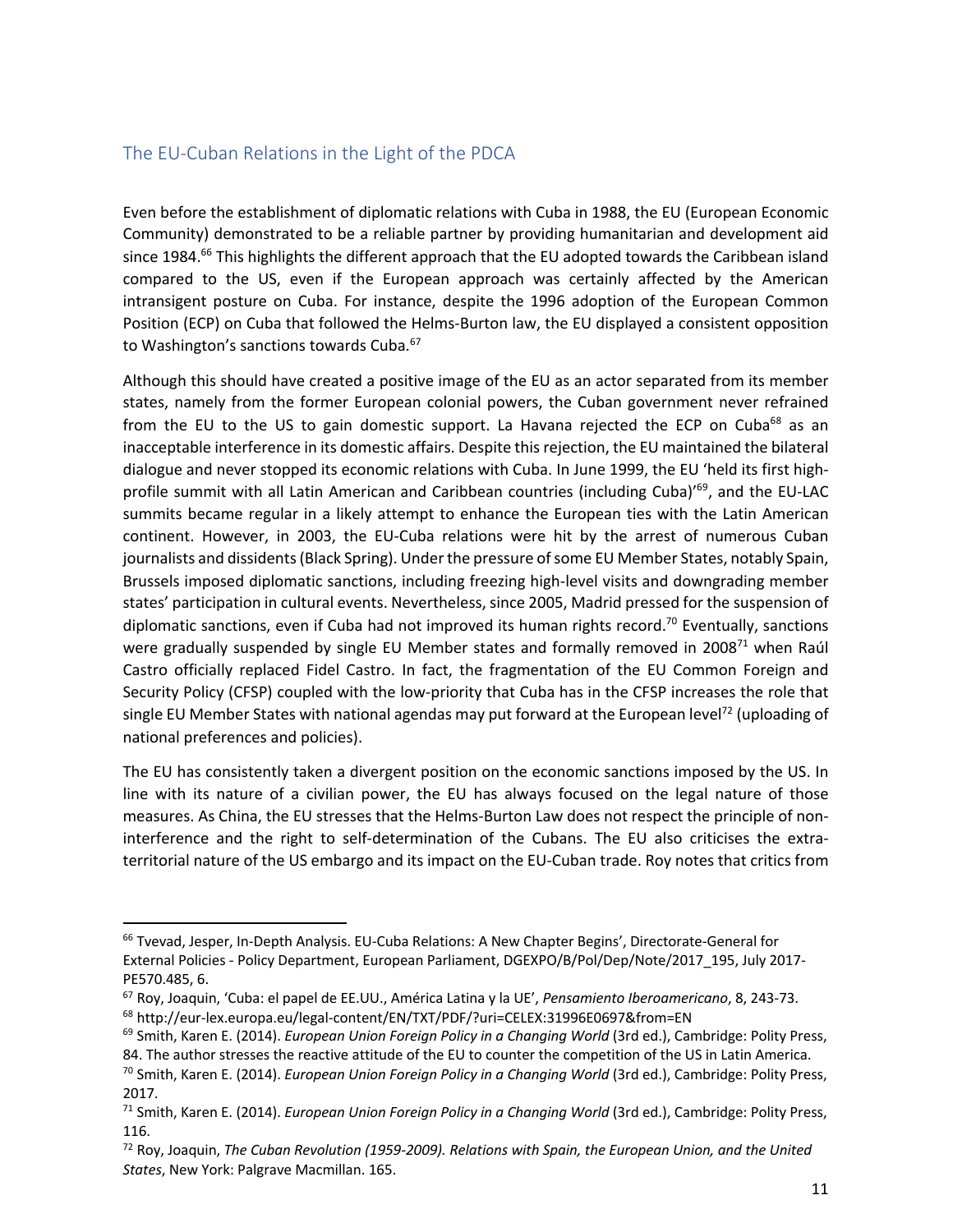the EU and Spain contributed to compromise with Washington<sup>73</sup> and others suggest that the Europeans can 'fulfil the EU's role of bridge-builder<sup>'74</sup> thanks to their economic and financial dynamism and their relevance for the G77.

In 2010, the European Commission issued its first country strategy for Cuba<sup>75</sup>, which focussed on food security, the environment, as well as on training and education. Such a country strategy and the mandate given to the first High Representative and Vice President of the European Commission to assess the future of the EU-Cuban relations demonstrate the growing Europeanisation of the European policy towards Cuba. This is also evident in the inclusion of Cuba within the African, Caribbean, and Pacific (ACP) countries, even if Cuba is not part of the EU-ACP partnership<sup>76</sup>, and the upgrade of the EU Delegation to Cuba in 2008.<sup>77</sup>

In fact, the Lisbon Treaty helped reduce the high level of fragmentation<sup>78</sup> of the CFSP. Since the EU-Cuban relations follow the EU's 'multilevel governance' that characterises the EU as a collective entity with 'different pieces of the EU puzzle (that) exert varied degrees of influence, according to national components or levels of power and influence.<sup>79</sup> The subsequent creation of the European External Action Service (EEAS) in 2010 triggered a renewed intensification of the EU-Cuba relations. After a complicated settling period<sup>80</sup>, the EEAS became a dedicated institution composed of pools of experts on different topics and geographical areas such as Latin-America. With a fresh capital of trust, the new European diplomatic service under the High Representative and Vice-President of the European Commission (HR-VP) was neither the European Parliament (EP) with its focus on human rights protection, and democracy, nor the European Commission with its preference for trade and political change in Cuba. In contrast, the EEAS was a new actor included in the relations between the EU and Cuba. Since 2014, it has been headed by the Italian Federica Mogherini: this likely contributed to the rapprochement between the EU and Cuba since Italy has a long economic and cultural exchange with the Caribbean island and was looking to further economic opportunities coming from the Cuban reforms. 81

The establishment of the EEAS also helped bypass the constraints of single EU member states' conflicting policies towards Cuba. Traditionally, re-unified Germany, Sweden, Poland, the Czech

<sup>73</sup> Roy, Joaquin (2009). Roy Joaquin, *The Cuban Revolution (1959-2009). Relations with Spain, the European Union, and the United States*, New York: Palgrave Macmillan, 29.

<sup>74</sup> Telo', Mario, Fawcett Louise and Ponjaert Frederik (eds.) (2015). *Interregionalism and the European Union. A Post-Revisionist Approach to Europe's Place in a Changing World*, Farnham: Ashgate. 2018-19.

<sup>&</sup>lt;sup>75</sup> Republic of Cuba - European Union, 'Country Strategy Paper and National Indicative Programme for the period 2011-2013', *European Commission*, 24 March 2010.

https://ec.europa.eu/europeaid/sites/devco/files/csp-nip-cuba-2011-2013\_en.pdf

<sup>&</sup>lt;sup>76</sup> European Commission, 'Cuba', European Commission – International Cooperation and Development. https://ec.europa.eu/europeaid/countries/cuba\_en

<sup>77</sup> Gratius, Susanne, 'Las respuestas de Europa a los cambios en Cuba: Compromiso versus Posición Común', in Alonso José Antonio, Bayo Francesc and Gratius Susanne (eds.) (2011). *Cuba en tiempos de cambios*, Madrid: Editorial Complutense, 148.

<sup>&</sup>lt;sup>78</sup> On the fragmentation of the EU's policy towards Cuba see Roy Joaquin, 'The European Union and Cuba', In Castro Soraya M. *et all* (eds.) (2012). *Fifty Years of Revolution. Perspectives on Cuba, the United States and the World*, Gainesville: University Press of Florida, 119-20.

<sup>79</sup> Roy, Joaquin, *The Cuban Revolution (1959-2009). Relations with Spain, the European Union, and the United States*, New York: Palgrave Macmillan. 165.

<sup>&</sup>lt;sup>80</sup> The author witnessed the creation of the EEAS when working at the European Institute for Security Studies (EUISS) in 2009-2010.

<sup>81</sup> Ambasciata d'Italia - La Havana, 'Cooperazione Economica'[accessed 28 November 2017],

http://www.amblavana.esteri.it/ambasciata\_lavana/it/i\_rapporti\_bilaterali/cooperazione\_economica/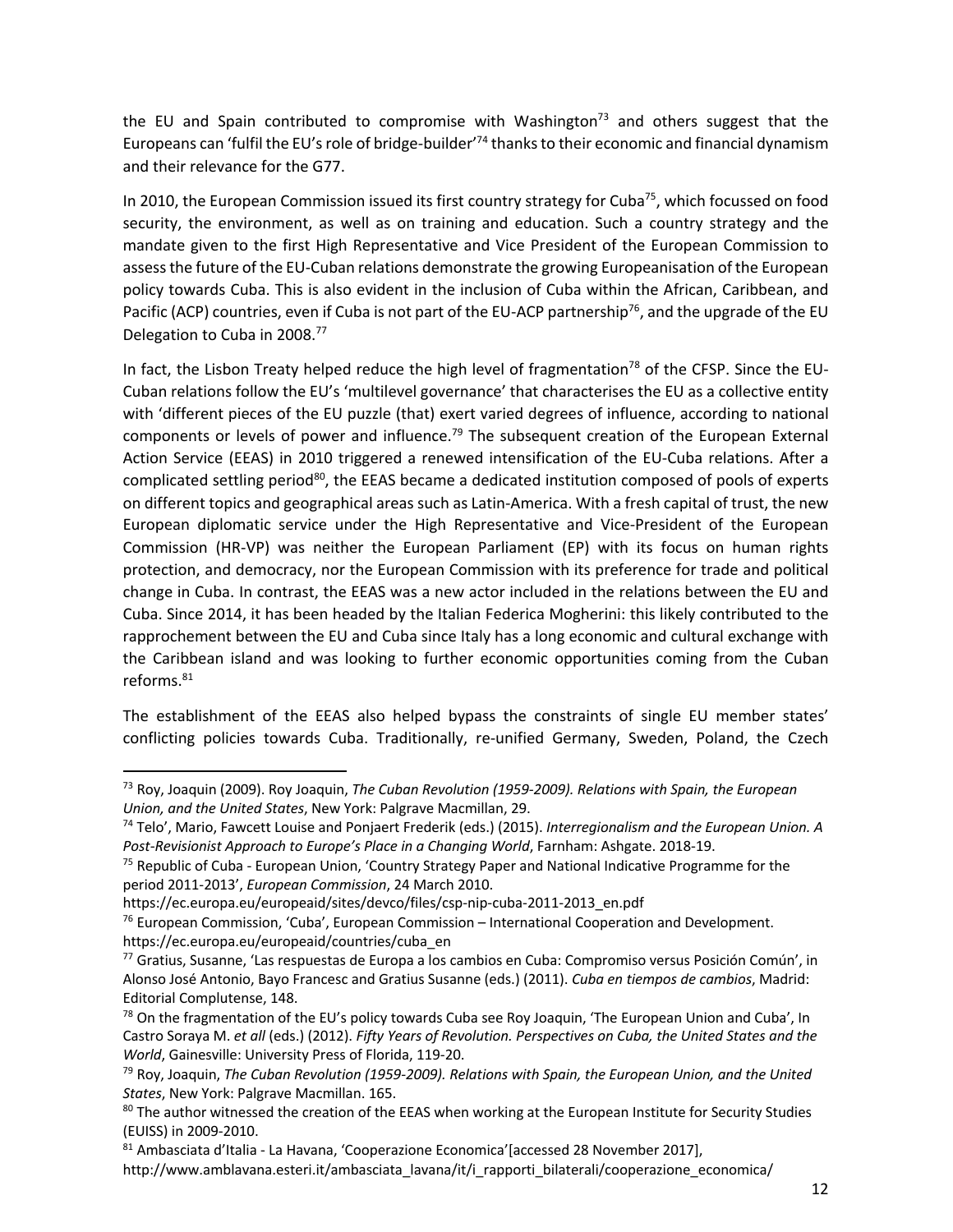Republic, and other Eastern European countries are sceptical of the nature of the Cuban government. At the same time, internal European issues such as the rise of populism and far-right parties, the migrant crisis and the decision of the United Kingdom to leave the EU (Brexit) following the 2016 Referendum may refocus the EU's attention towards its internal challenge instead of developing its foreign policy. However, Brexit may have a positive impact on the EU's policy towards Cuba by reducing the differences among member states. For instance, according to the president of the *Fundación Ibero-Americana Empresarial,* Josep Piqué, the retreat of both the US and the UK from Latin America represents a 'great opportunity to seal trade ties between the EU and Latin-America.'<sup>82</sup> Since CELAC members backing Argentine's territorial dispute with the UK are subjects of the Queen of England, Brexit is likely to further relax the relations between the LAC countries and the EU. That issue is usually avoided when LAC meet the EU.<sup>83</sup> For example, the final declaration of the EU-CELAC summit of 2013 did not name explicitly the Falklands/Malvinas dispute. In contrast, the 2014 EU-LAC summit in La Havana recognised 'its strongest support for the legitimate rights of Argentina in the sovereignty dispute over the Malvinas<sup>'84</sup> and rejected the American blockade on Cuba. La Havana plays an important role within the CELAC and during that Summit the CELAC agreed to establish a CELAC-China forum, the only regional initiative on China in the entire LAC region.<sup>85</sup>

In 2016, the EU at 28 was Cuba's main export market as well as its first trading partner with exports worth €2,257 million and imports worth €338 million.<sup>86</sup> This mirrors the diminishing role of Venezuela in the Cuban economy in the post-Chavez political crisis, whilst the EU remains Cuba's principal foreign investor as it accounts for a third of the tourists visiting the Caribbean island. 87

The EU Delegation in Cuba has also increased its relevance. In 2003, the EU established a representative office that became a full-fledged EU Delegation in 2008 after a period of cold bilateral relations. The signing of the PDCA in 2016 helps solve the incoherence of Cuba being included within the ACP while lacking a formal agreement with the EU. Furthermore, it signals the deepening of the Europeanisation of the CFSP towards Cuba. Nevertheless, this does not imply a growing EU's political influence in the island. For instance, not only is the EU Cuba's main provider of development aid and a reliable economic partner but it is also an important contributor to the development of cultural and social programmes in the island. Although it is difficult to measure the actual impact of those programmes on the Cubans' life, tangible results should provide the EU with a positive image among the Cubans. For instance, at the end of May 2017, the EU inaugurated a European-Cuban cultural office in La Havana.<sup>88</sup> This initiative aims to deepen cultural bridges between the two sides of the ocean and to offer opportunities for Cuban artists through exchanges, scholarships, and other programmes. However, this would only have an impact on common people if the EU manages to bypass the filter of the Cuban government. As it happened for the collaborations with local Non-Governmental

<sup>82</sup> Muñoz, Ramón, 'Los empresarios instan a un gran acuerdo entre la UE y Latinoamérica', *El Mundo*, 29 September 2017.

<sup>83</sup> Telo', Mario, Fawcett Louise and Ponjaert Frederik (eds) (2015). *Interregionaism and the European Union. A Post-Revisionist Approach to Europe's Place in a Changing World*, Farnham: Ashgate. 218-19. <sup>84</sup> CELAC, 2014: 10.

<sup>&</sup>lt;sup>85</sup> Dussel, Peters Enrique and León-Manríquez 'La relación política y económica entre China y América Latina y el Caribe: Hacia una agenda en en corto, mediano y largo plazo?', In Lagos Escobar Ricardo and Iglesias Garcia Enrique (eds.) (2015). América Latina, China y Estados Unidos, Santiago (Chile) : Fondo de Cultura Económica, 192.

<sup>86</sup> European Commission - Directorate for Trade, 'European Union, Trade in goods with Cuba', European Commission, 16 November 2017. http://trade.ec.europa.eu/doclib/docs/2006/september/tradoc\_122460.pdf  $87$  Delegation of the European Union to Cuba, 'Cuba and the EU', EEAS, 27 October 2017.

<sup>&</sup>lt;sup>88</sup> Field Research in La Havana, May 2017 and personal interview with a Cuban.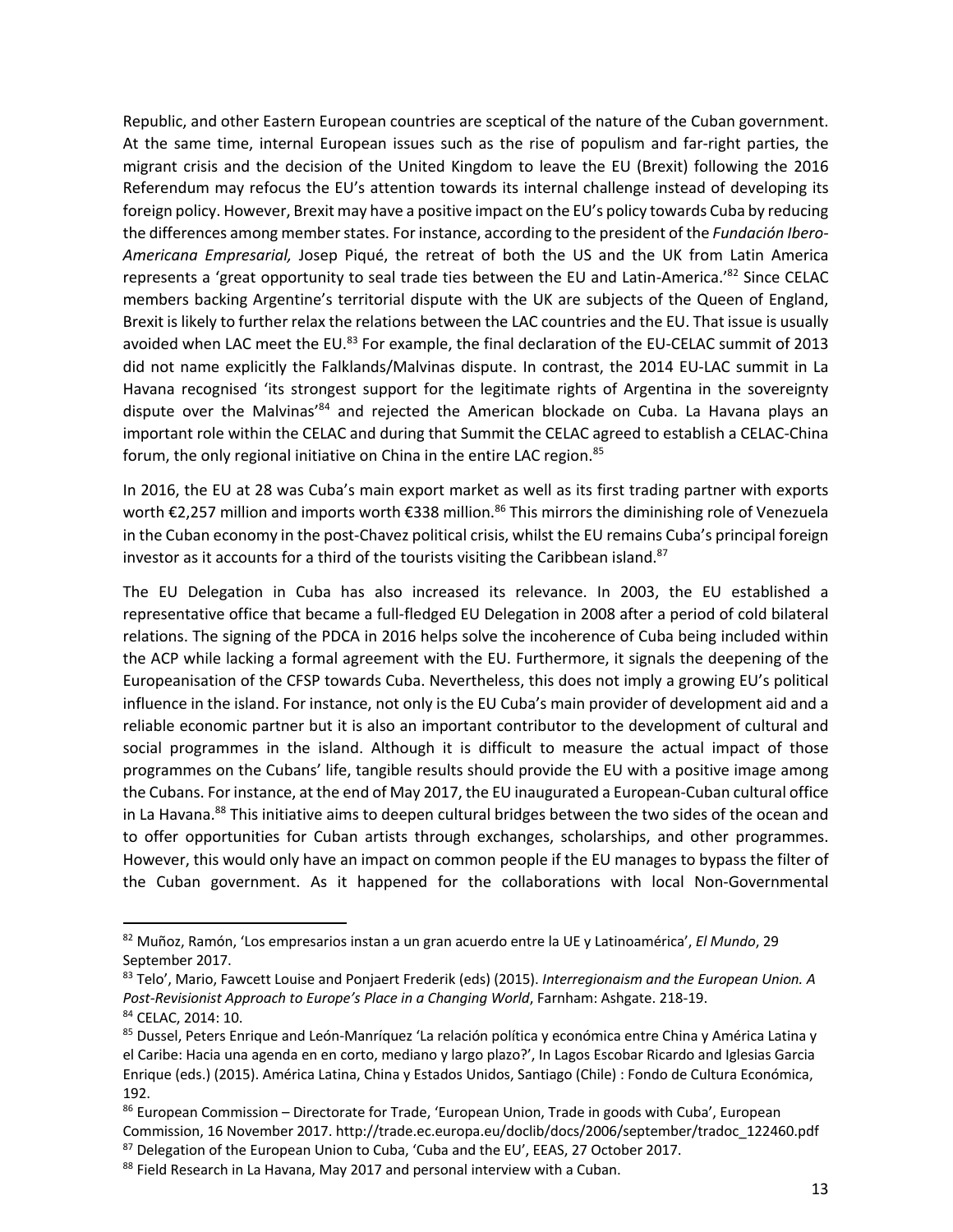Organisations (NGOs) usually set up and controlled by the Cuban authorities<sup>89</sup>, there is the peril that only bureaucrats and people linked to the government may access those opportunities.

The EU-Cuban PDCA was negotiated from 2014 to 2016 and in 2015, Federica Mogherini was the first HR/VP to visit Cuba.<sup>90</sup> Endorsed by the European Parliament on 5 July 2017, the PDCA replaces the EU Common Position on Cuba that La Havana had always rejected as an inacceptable interference in its domestic affairs. Since Cuba was the only LAC country to lack a cooperation agreement with Brussels, the PDCA represents an important 'normalisation' of their relations and 'a tool for supporting a process of change and modernisation in Cuba.'<sup>91</sup> It entered into force temporarily, on 1<sup>st</sup> November of 2017, because it needs to be ratified by all EU member states to be fully implemented.<sup>92</sup>

The PDCA includes three main domains of cooperation: 1) a political dialogue (on human rights, small arms and disarmament, migration, drugs, fight against terrorism, sustainable development, etc.), 2) a cooperation and sector policy dialogue (on human rights, governance, civil society, social and economic development, environment, and regional cooperation), and 3) trade and trade cooperation (on principles of international trade, customs, trade facilitation, technical norms and standards, sustainable trade and investment).<sup>93</sup> The PDCA supports the reforms proposed by the Cuban government and may indeed help stabilise the island's economic and political systems. There is also room for expanding the European development aid to further reach the Cuban people and deal with issues such as health, the environment or climate change.

Moreover, the PDCA stresses the need to integrate Cuba in the Caribbean and more broadly in Latin-America. In fact, Cuba's island mindset and its culture of exceptionalism isolated it from its geographical region as well as from Latin America. For instance, during the Cold War, Cuba was associated with the Soviet allies. Fidel Castro claimed that Cuba had an obligation to export its revolution to Africa because most of its population reached Cuba as slaves from Africa. Therefore, since those African slaves fought for the Cuban independence, so Cuba had a duty to fight back for African countries. 94

Despite the construction of this peculiar identity (exceptionalism), Cuba has been reintegrating slowly but decisively in the Caribbean region: it is part of the Community of Latin American and Caribbean States (*Comunidad de Estados Latinoamericanos y Caribenos*, CELAC) established in December 2013. As an alternative to the Organisation of American States (OAS) from where Cuba was expelled in 1962, CELAC gave the honour of the first presidency to Cuba that hosted the Celac Summit in 2014.<sup>95</sup> According to Bernal-Meza, the American recognition to Cuba on 17<sup>th</sup> December 2014 (D17, Diezisiete-D) signalled the return of Washington in Latin America, but also Fidel Castro's success with the

<sup>89</sup> Kaufman, Purcell, Susan, Jochanan, and Rothkopf, David (eds.) (2000). Cuba. The Contours of Change, London: Lynne Rienner, 72.

<sup>90</sup> Euractiv, 'Mogherini visits Cuba to normalise ties', Euractiv.com, 23 March 2015.

<sup>91</sup> Tvevad, Jesper, In-Depth Analysis. EU-Cuba Relations: A New Chapter Begins', Directorate-General for External Policies - Policy Department, European Parliament, DGEXPO/B/Pol/Dep/Note/2017\_195, July 2017- PE570.485, 1.

 $92$  European Commission, 'EU-Cuba: New Landmark Agreement Entering into Force on 1<sup>st</sup> November 2017, European Commission Press Release, Brussels, 31 October 2017.

<sup>&</sup>lt;sup>93</sup> Delegation of the European Union to Cuba, 'Cuba and the EU', EEAS, 27 October 2017.

<sup>94</sup> Fidel Castro Speech, 'Cuban Communist Party First Congress', 22 December 1975.

<sup>95</sup> Baracca, Angelo and Franconi, Rosella (eds.) (2016). *Subalterinty vs Hegemony, Cuba's Outstanding Achievements in Science and Biotechnologies, 1955-2014*, Springer, 76.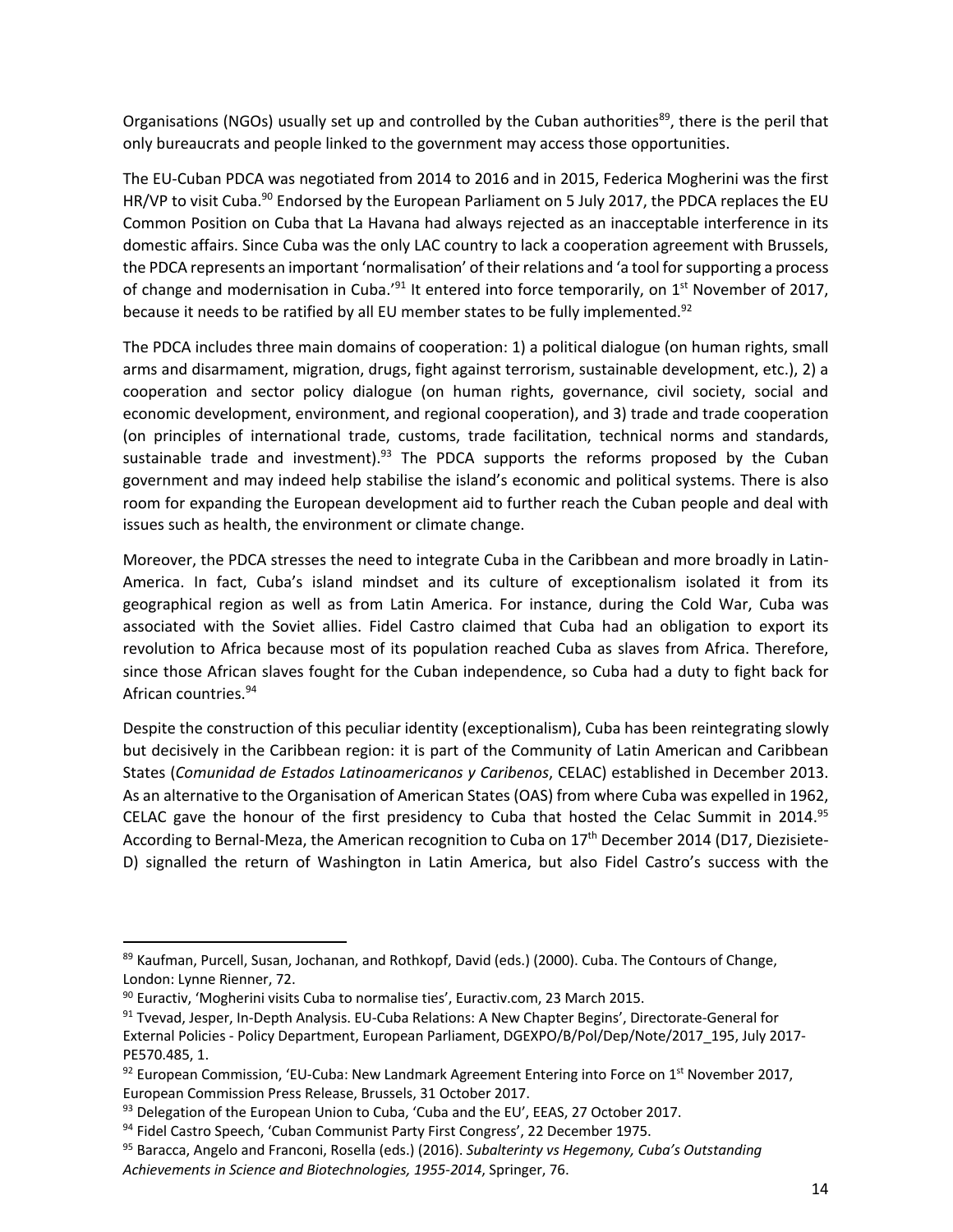strengthening of the anti-American Cuba-Venezuela alliance. <sup>96</sup> In March 2017, Cuba agreed to extend the trade agreement with CARICOM. Created in 1958, CARICOM welcomed Cuba in 1962 but the Cuban Revolution (1959) froze this development. Despite its limitations, CARICOM set up a Caribbean Single Market (CSM) in 2006. It may appeal to Cuba because of its lack of a political dimension since its intergovernmental nature makes it less dangerous than other regional organisations.

In May 2017, a Cuban delegation attended the annual meeting of the EU-LA Cooperation Programme on Drug Policies (Copolad) to fight drug trafficking.<sup>97</sup> It was organised by the CELAC and member countries of the EU in parallel to the 19<sup>th</sup> High Level Meeting of the Cooperation and Coordination Mechanism on Drugs between CELAC and the EU in Argentina.<sup>98</sup> This is an interesting development since cooperation on drug-trafficking already existed between the US and Cuba<sup>99</sup> and in January 2016, representatives from Cuba attended for the first time the 14<sup>th</sup> Caribbean Nations Security Conference with the US Southern Command (Southcom).<sup>100</sup> Since the new US administration of Donald Trump slammed that cooperation in 2017 $101$ , the role of the EU may acquire more importance. The cooperation between the EU and Cuba, through Copolad and bilaterally, should deal with drug trafficking from Latin America to the two main markets: the US and the EU.<sup>102</sup> This trafficking follows new smuggling routes through the Atlantic Ocean to West Africa and up north to the European countries.<sup>103</sup> Cuba's geographic position makes its waters relevant for trans-shipping. Cuba has a long story of drug trafficking: Guantanamo was set up to counter piracy in the Caribbean Sea. In the 1980s, Cuba and Venezuela had common interests in drug-trafficking; for instance, a huge scandal involved several Cuban ministries, notably General Ochoa, accused of trafficking cocaine from Colombia to the U.S.<sup>104</sup> Cuban authorities may entertain relations with drug cartels as a way of obtaining funding.

<sup>96</sup> Bernal-Meza, Raúl, 'Las relaciones internacionales de América Latina ante un cambio de época', in Sotillo, José Angel and Ayllon Bruno (eds.) (2017). *Las Transformaciones de América Latina. Cambios politicos, socioeconomicos y protagonismo internacional*, Madrid: Los Libros de la Catarata, (120-148) 140.

<sup>&</sup>lt;sup>97</sup> It included the director of International Relations at the Ministry of Justice, Claudio Ramos, the representative of the Ministry of Foreign Relations' Multilateral Affairs and International Law department Patricia Flechilla, and the third secretary at the Cuban Embassy in Argentina.

<sup>98</sup> Prensa Latina 'Cuba Attends EU-Latin America Drug Policy Meeting', *Prensa Latina*, 15 May 2017.

<sup>99</sup> Lister, Tim, 'WikiLeaks: Cables Reveal U.S.-Cuban Cooperation over Drug Smuggling', *CNN*, 17 December 2010.

<sup>100</sup> LeoGrande, William, 'Unlikely Allies: U.S. and Cuban Armed Forces', *World Policy Journal Blog*, 11 February 2016.

<sup>&</sup>lt;sup>101</sup> Woody, Christopher, 'Drug: Trump Ends Security Cooperation with Cuba Drug Trafficking in a major drugtrafficking corridor', *Businessinsider.com*, 17 June 2017.

<sup>&</sup>lt;sup>102</sup> There is evidence of increasing cooperation between Latin American and Chinese criminal groups. See for instance Tokatlian Juan Gabriel, 'A View from Latin America', In Roett Riordan and Paz Guadalupe (eds.) (2008). *China's Expansion into the Western Emisphere. Implications for Latin America and the United States*, Washington D.C.: Brooking's Institute, 76.

<sup>103</sup> Ellis, Stephen, 'West Africa's International Drug Trade', *African Affairs*, 108(431), 1st April 2009, 171–196. <sup>104</sup> Ramonet, Ignacio, '1989, l'Affaire Ochoa', *Le Monde Diplomatique*, September 1989, Reprinted in *Manière de Voire*, n.155, 61-63.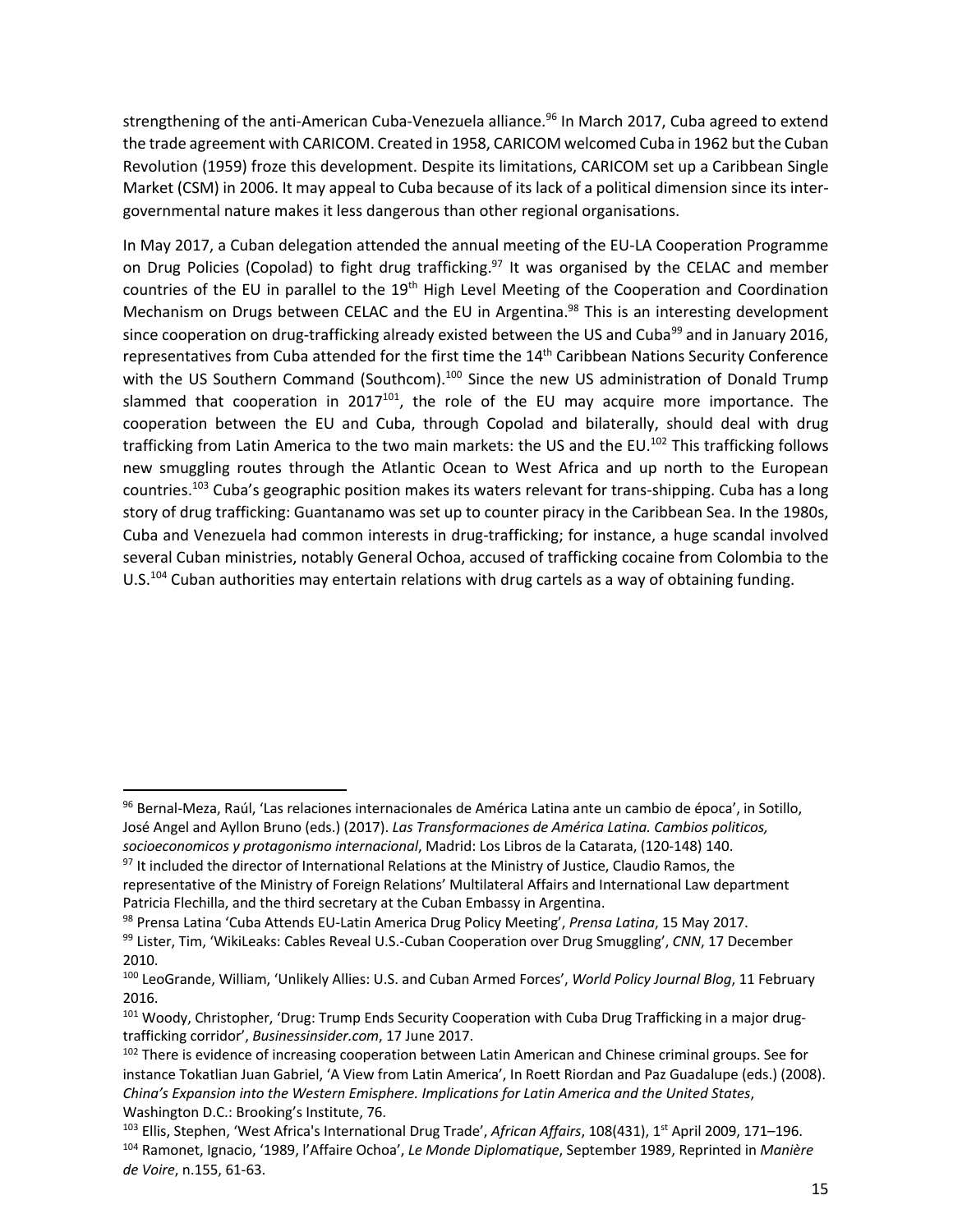# The Challenge of The Cuban Societal Change & The US Opening to Cuba

Domestically, the daily lives of the Cubans remain difficult. According to the United Nations Development Programme (UNDP) Human capital index (HDI)<sup>105</sup>, in 2015 Cuba ranked 68 out of the UN countries (0.775). Whilst this remains a respectable ranking, from 2010 to 2015 the HDI's trend was negative  $(-0.13)^{106}$ . Good scores in health and education, with life expectancy at 79.6 years and projected years at school at 13.9, are challenged by the rapid advancement of technologies that Cuba cannot access because of a combination of high prices, lack of R&D funding, and the Party's priority to control the country. Furthermore, the isolation caused by the American embargo certainly has had an impact on the Cubans' health: for instance, in 2007 the Human Rights Council of the UN recognised that the embargo had deprived the Cuban population of the access to vital drugs and new medical and scientific technologies.<sup>107</sup> Since the American pharmaceutical companies and subsidiaries file roughly eighty per cent of the medical patents worldwide, the US embargo on Cuba deprives the islands of these progresses. Paradoxically, since 1963, Cuba's first medical brigade was dispatched to Algeria which used this activity as its primary source of foreign currency<sup>108</sup> and sent medical teams to Haiti, Nepal, and Africa during the Ebola crisis. The bulk of its medical teams are deployed in Venezuela where 40,000 Cuban medical personnel work in exchange for 90,000 barrels of oil.<sup>109</sup>

Born after the end of the Cold War, the new generations of Cubans are more connected to the Cuban diaspora through the new communication technologies. Although the Cuban leadership acknowledges the importance of the Internet for economic development, it has been extremely cautious in implementing the needed reforms and infrastructure. For example, despite the creation of Wi-Fi spots in the capital and other major cities, the quality of the connection remains poor and despite the cost of connection per hour diminished, it is still very high for the Cubans. Even if companies such as Airbnb and Homestay have been developing fast in the Cuban market, individuals using those online platforms to rent their houses must afford paying the high connection cost to access the Internet on a regular basis. Since they are tolerated by the authorities<sup>110</sup>, they are often linked to them by personal relations or connections and their activity is carefully scrutinised. Private activities online may be shut down without explanation if it reduces the revenues of the hotels and touristic companies owned by the Cuban army. In fact, since the end of the Cold War, the army controls the key economic sector of the economy 'through state-administered umbrella companies like Gaviota, CIMEX, and Cubacanan – all coordinated by the Business Administration Group (GAESA).<sup>111</sup> As in China in the 1980s and 1990s, Fidel Castro expanded the activity of the Army over the economy. Whilst this phenomenon was somehow limited by President Jiang Zemin in 1998, to restrain the rampant corruption engendered in Cuba, the role of the armed forces has been increasing together with corruption.

<sup>105</sup> United Nations Development Programme, *Human Development Report 2016*, New York: UNDP, p.199. http://hdr.undp.org/sites/default/files/2016\_human\_development\_report.pdf

<sup>106</sup> United Nations Development Programme, Human Development Report 2016, New York: UNDP, 203.

<sup>&</sup>lt;sup>107</sup> United Nations Human Rights Council, 'Situation of Human Rights in Cuba', A/HRC/4/12, 26 September 2007.

<sup>108</sup> Calco Ospina, Hernando 'Une internationale de la santé', *Le Monde Diplomatique : Manière de Voire* (Cuba. Ouragan sur le siècle), n.155, October/November 2017, 52-54.

<sup>109</sup> Salazar-Carrillo, Jorge and Nodarse-Léon, Andro (2015). Cuba. From Economic Take-off to Collapse under Castro, New Brunswick: Transaction Publishers, 131.

<sup>110</sup> La Havana, Personal Interview, 7-12 May 2017.

<sup>111</sup> Sweig, Julia (2012). *Cuba. What Everyone Needs to Know*, Oxford: Oxford University Press, 136.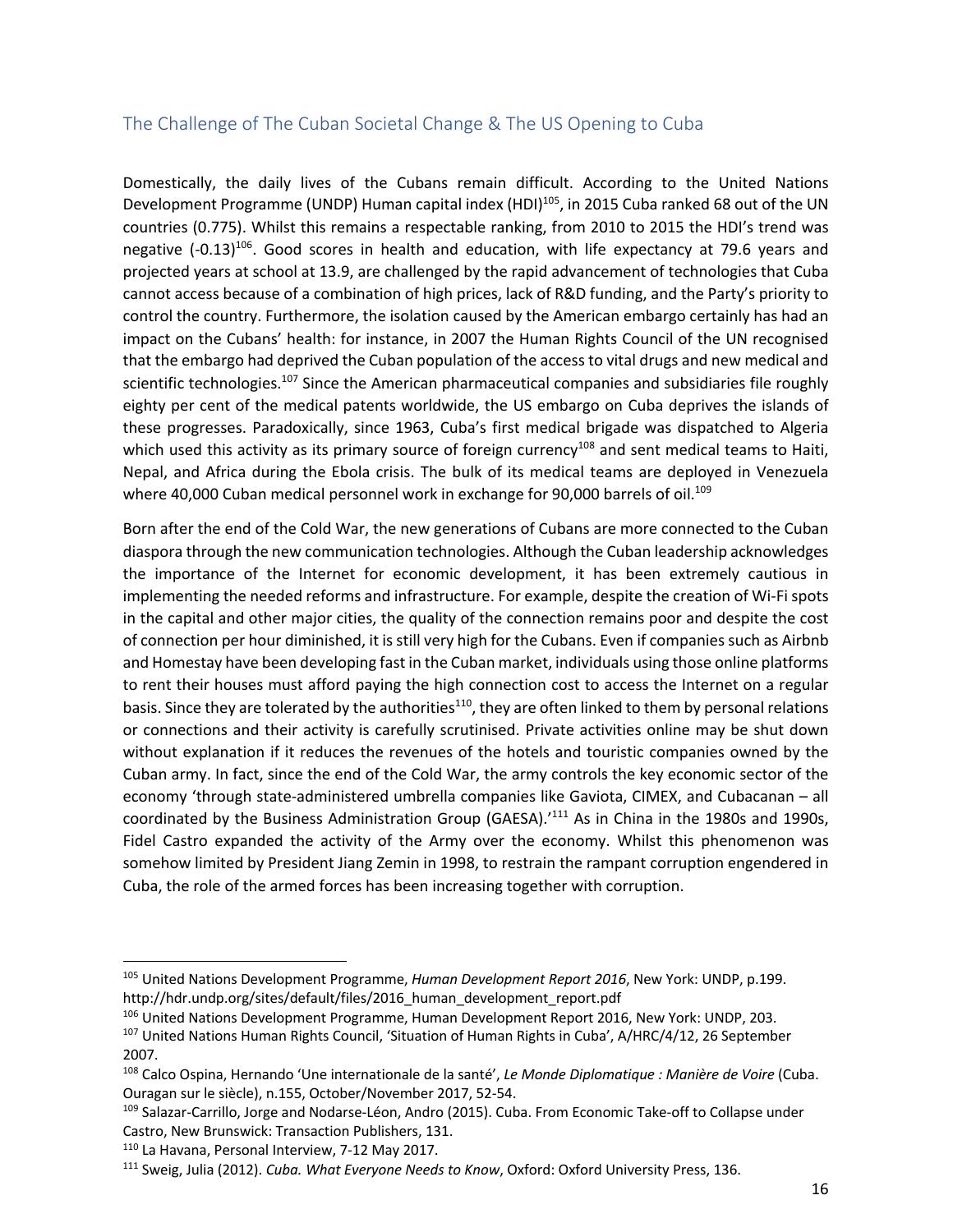The Cuban government has been increasingly relying on China, namely on the Chinese company Huawei to expand and control the development of the new communications technologies. Founded in 1987 by a former People's Liberation Army's engineer, in 2015 Huawei signed a contract to provide the Cuban fiber optic network. It became the main provider of mobile phones in the island and its equipment are used both in Wi-Fi hotspots and in the first Internet service for private homes (*Nauta* Home).<sup>112</sup> Numerous and high access barriers coupled with a vast online censorship greatly reduce the freedom of expression of the Internet users. According to the UNDP, in 2015, Cuba's Internet users amounted to 31.1 per cent.<sup>113</sup> The 2017 Freedom House report on Cuba put the Cuban Internet users up at 34 per cent.<sup>114</sup> It also highlighted the high censorship of the Internet performed by Huawei.<sup>115</sup>

On the Cuban side, the survival of the Cuban leadership lays in the existence of an enemy. On the American side, the exceptional nature of the Cuban case compared to the American approach towards other socialist countries, such as China, Vietnam, and North Korea, demonstrates that ideology still shapes their bilateral relations.<sup>116</sup> Cuba is the only socialist country that claims to have been in a revolutionary status for almost sixty years. As in North Korea, the leadership, the economy, and the society are all dominated by the military and there is a duty to resist against a recognisable enemy that unifies the population under the political leadership. However, the society presents a degree of openness that the Hermit Kingdom lacks. Gordy explains that the leadership is no longer certain about its ideology. In fact, the revolutionary principles have been constantly eroded to accommodate 'Western principles' to allow the tourist sector to grow and the private entrepreneurship to develop.<sup>117</sup> Subsequently, ideology has become a sort of a habit, a way to identify themselves as Cubans, in opposition to the Americans.

Socio-economic inequality has also been increasing and the balance between the opening of the economy and a certain level of conflict with the US remains a necessity for the preservation of the regime. The new American administration's policy towards La Havana seems to serve just that need: although it did not reverse the rapprochement to Cuba of the previous democratic administration, President Trump uses harsh statements to single out the authoritarian nature of the Cuban government and its incompatibility with American values. This rhetoric coupled with new restrictions to that opening (e.g. strict requirements for American companies willing to operate in the Cuban market) make the bilateral relations more complicated.

In this changing environment, the year 2018 is particularly interesting because of the leadership change from the old revolutionary guard to a new generation of politicians. This delicate power transition overcasts a vast societal change as well as the deteriorating situation in post-Chavez Venezuela. Maduro's government turned to a repressive regime backed by both Cuba and Russia and the domestic crisis in Cuba's main Latin American partner is depriving the island of a powerful ally. Since 1997, Hugo Chavez partially replaced the vacuum left by the USSR by providing Cuba with oil in

<sup>112</sup> Hernandez, Marcelo, 'Chinese Company Huawei Dominates Cuban Cellphone Market', *Translating Cuba*, 25 March 2017.

<sup>113</sup> United Nations Development Programme, *Human Development Report 2016*, New York: UNDP.

<sup>114</sup> Freedom House, 'Freedom in The World 2017 – Cuba Profile, 14 November 2017.

https://freedomhouse.org/report/freedom-world/2017/cuba

<sup>115</sup> Freedom House, 'Freedom in The World 2017 – Cuba Profile, 14 November 2017.

https://freedomhouse.org/report/freedom-world/2017/cuba

<sup>116</sup> Morley, Morris and McGillion, Chris (2002). *Unfinished Business. America and Cuba after the Cold War,* 

*<sup>1989-2001</sup>*, Cambridge: Cambridge University Press, 68, 89, 93, 153, 165, 188. See also: Ryan Greg (2018). *US Foreign Policy towards China, Cuba and Iran: The Policies of Recognition*, London: Routledge.

<sup>117</sup> Gordy, Katherine A. (2015). Living Ideology in Cuba: Socialism in Principle and Practice, Ann Harbor: Michigan Press University, 9.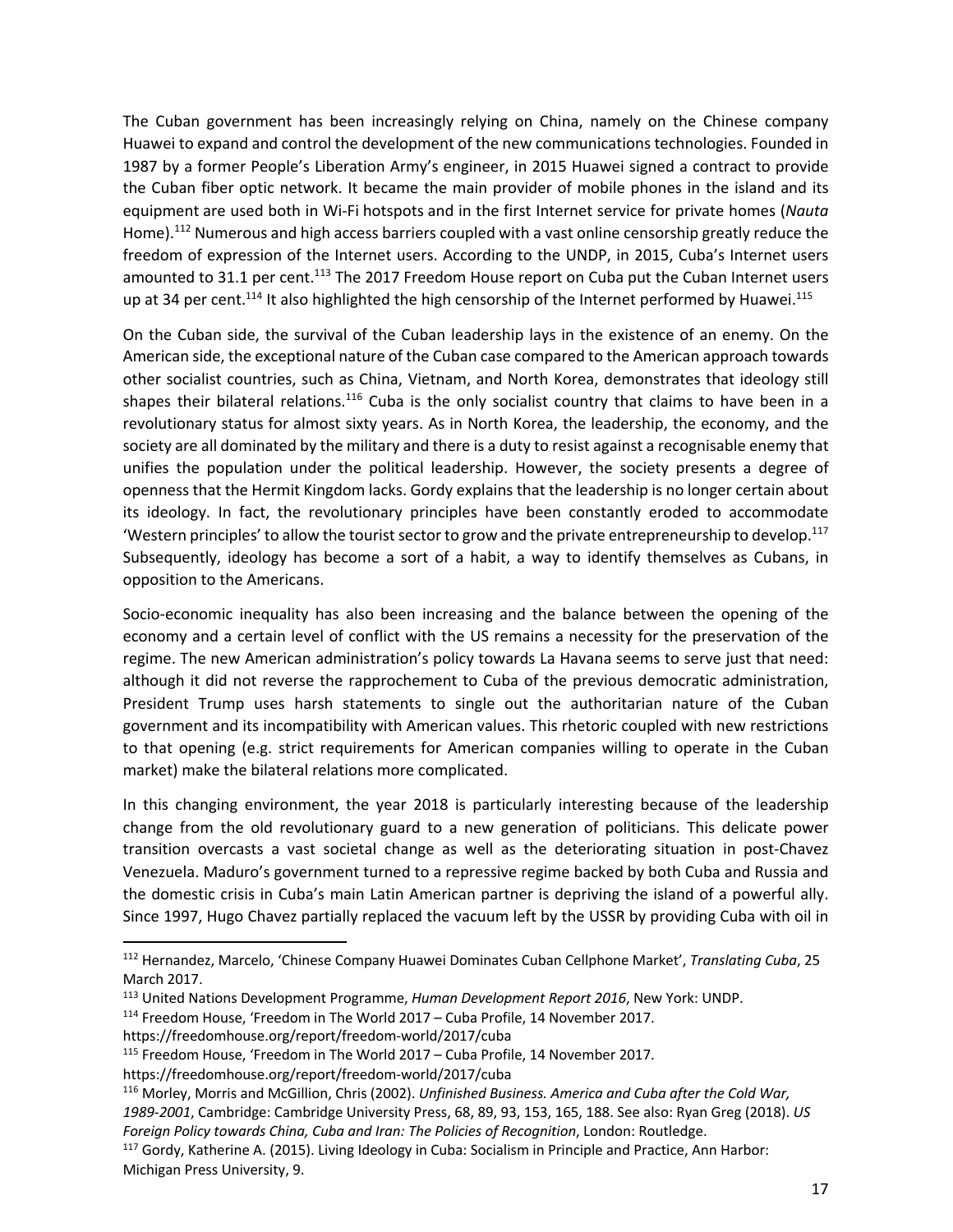exchange of the service of Cuban doctors and teachers.<sup>118</sup> As Cuba tries to diversify its economy, Russia is also playing an increasing role as a strategic partner: Moscow provides oil to replace Venezuelan oil. Hence, competition is growing to step up the relations with La Havana. Among the US experts on US-Cuba relations, several argue that the return to a hard stance towards La Havana would eventually backfire by benefiting other powers such as China and Russia. This would further limit the American influence in Latin America.<sup>119</sup> A group of retired American military officers addressed a letter to Trump before the review of the new administration's US-Cuba policy calling the President not to reverse the opening to Cuba because of security reasons.<sup>120</sup> The letter explicitly named 'Russia, China, and other entities' as the actors opposed to the American interests in Cuba that 'will rush into the vacuum'<sup>121</sup> left by the U.S.

## Conclusions and Recommendations

The societal changes in Cuba are just at their inception. Although it is difficult to make predictions, the rise of inequality within the Cuban society may become an issue for the leadership. It has the harsh task of re-founding its political legitimacy by striking a balance between economic performance through reforms and its political stability. Not only is this balance hard to be found, it must be continuously reassessed. The political pressure from below coupled with the political change in 2018 creates uncertainty on the reforms and frames the EU policy towards Cuba in a more unstable environment.

It is unclear whether the fracture within the Cuban leadership will persist. The lack of consensus on a clear reform path may destabilise the political scenario. If the conservative forces topple the reformists, the EU might deal with a conservative turn while defending the PDCA. The European institutions have proved that they can overcome their differences on Cuba and coordinate their actions to sign the PDCA. This capacity to maintain the dialogue not only with the Cuban leadership but also among the European institutions, such as the EP, the European Commission, and the EEAS is key to enhance mutual trust between Europe and Cuba. In specific fields, there is room for expanding the EU-LAC security relations. That is the case of maritime issues. The EU Maritime Security Strategy (EUMSS) lists as maritime threats to Europe: 'cross-border and organised crime, including maritime piracy and robbery at sea, trafficking of human beings and smuggling of migrants, organised criminal networks facilitating illegal migration, trafficking of arms and narcotics, smuggling of goods and contraband.'<sup>122</sup> These threats are also common to Cuba and, thus, may provide a positive ground for cooperation with the EU.

<sup>118</sup> Gratius, Susanne, 'Las respuestas de Europa a los cambios en Cuba: Compromiso versus Posición Común', in Alonso José Antonio, Bayo Francesc and Gratius Susanne (eds.) (2011). *Cuba en tiempos de cambios*, Madrid: Editorial Complutense, 141.

<sup>119</sup> Hodge, Nathan and Chin, Josh, 'A U.S.-Cuba Breach Presents an Opportunity for China', *The Wall Street Journal*, Josh, 29 November 2016.

<sup>120</sup> American Security Project's Initiative, 'Retired U.S. Military Officers Urge the White House to Expand Cuba Engagement to Strengthen U.S. National Security', *American Security Initiative*, 20 April 2017.

<sup>&</sup>lt;sup>121</sup> American Security Project's Initiative, 'Retired U.S. Military Officers Urge the White House to Expand Cuba Engagement to Strengthen U.S. National Security', *American Security Initiative*, 20 April 2017.

<sup>122</sup> Council of the EU, *Maritime Security Strategy to Pre-empt and Tackle Challenges from the Maritime Domain*, 11203/14, Brussels, 24 June 2014, 7.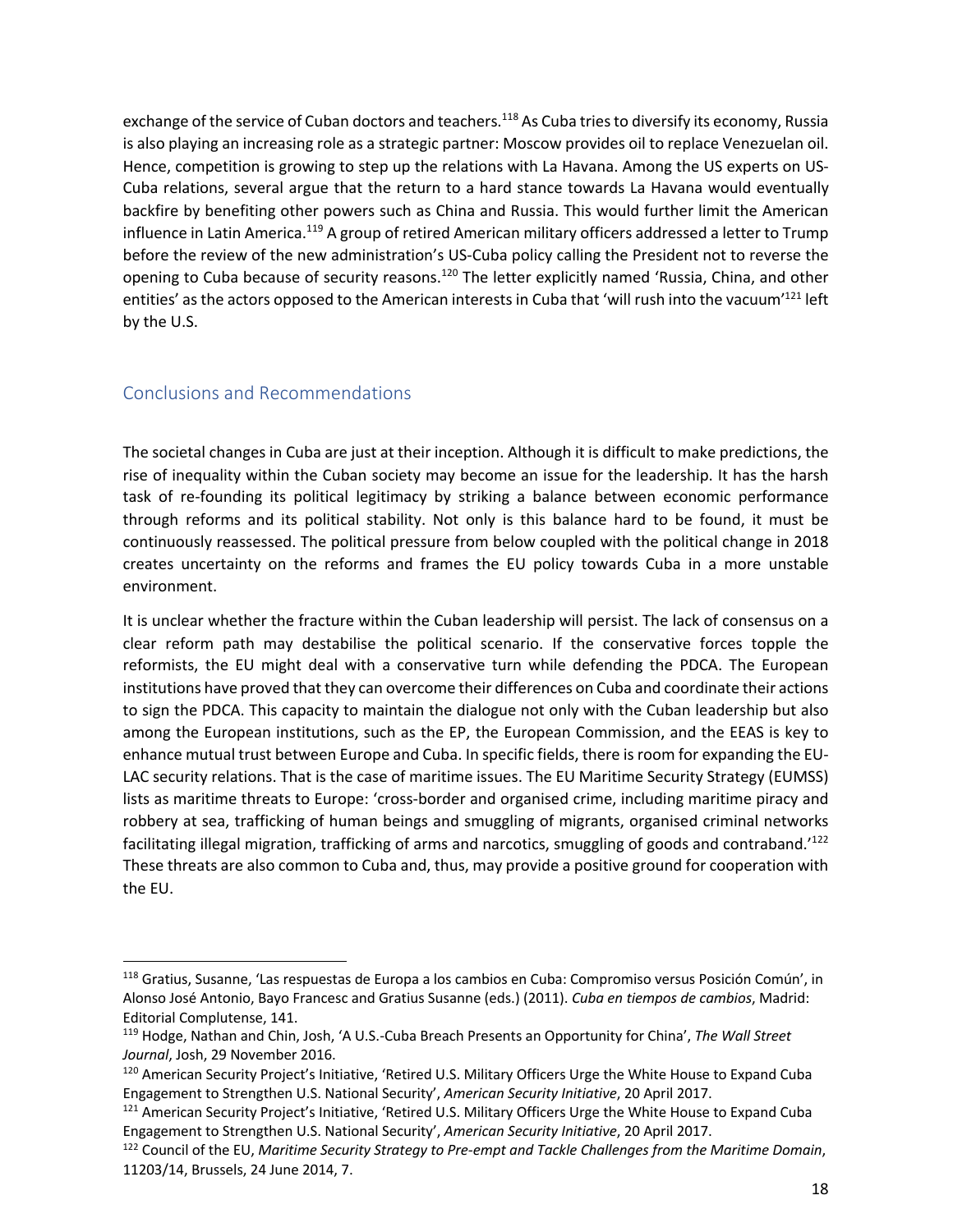Since the Trump administration limits the US rapprochement to La Havana, the EU may push for deepening its relations with Cuba. The influence of Latin-American countries is declining (e.g. Brazil is stuck in a deep economic and political crisis and Venezuela is sobering into domestic repression). In contrast, Russia has been increasing its interest in Cuba and China and despite remaining cautious about the future of Cuban reforms, it has stepped up its investment in the Caribbean island. Rejas Rodriguez notes that external actors, such as China and the EU, have been increasing their trade and investment in Latin America.

At the same time, the intra-regional trade signals the attempt of LAC countries to diversify their exports. This has an impact on the interests and influence of the EU in those countries.<sup>123</sup> Cuba is a case in point. The two Castros' regime has been diversifying its economic relations and developing its cooperation with China, Russia, European countries, and even Iran $^{124}$  to not depend on a single economic partner. This economic diversification mirrors a foreign policy that pivots from a country to another to negotiate the best outcome. It also means that Cuba may easily shift from the EU to other countries as soon as the lasts provide more favourable conditions.

<sup>123</sup> Rodrigues, Rejas, Maria José (2017). *La Norteamericanizacion de la seguridad an América Latina*, Ciudad de Mexico: Edicionesakal, 171.

<sup>124</sup> Sweig, Julia (2012). *Cuba. What Everyone Needs to Know*, Oxford: Oxford University Press, 251.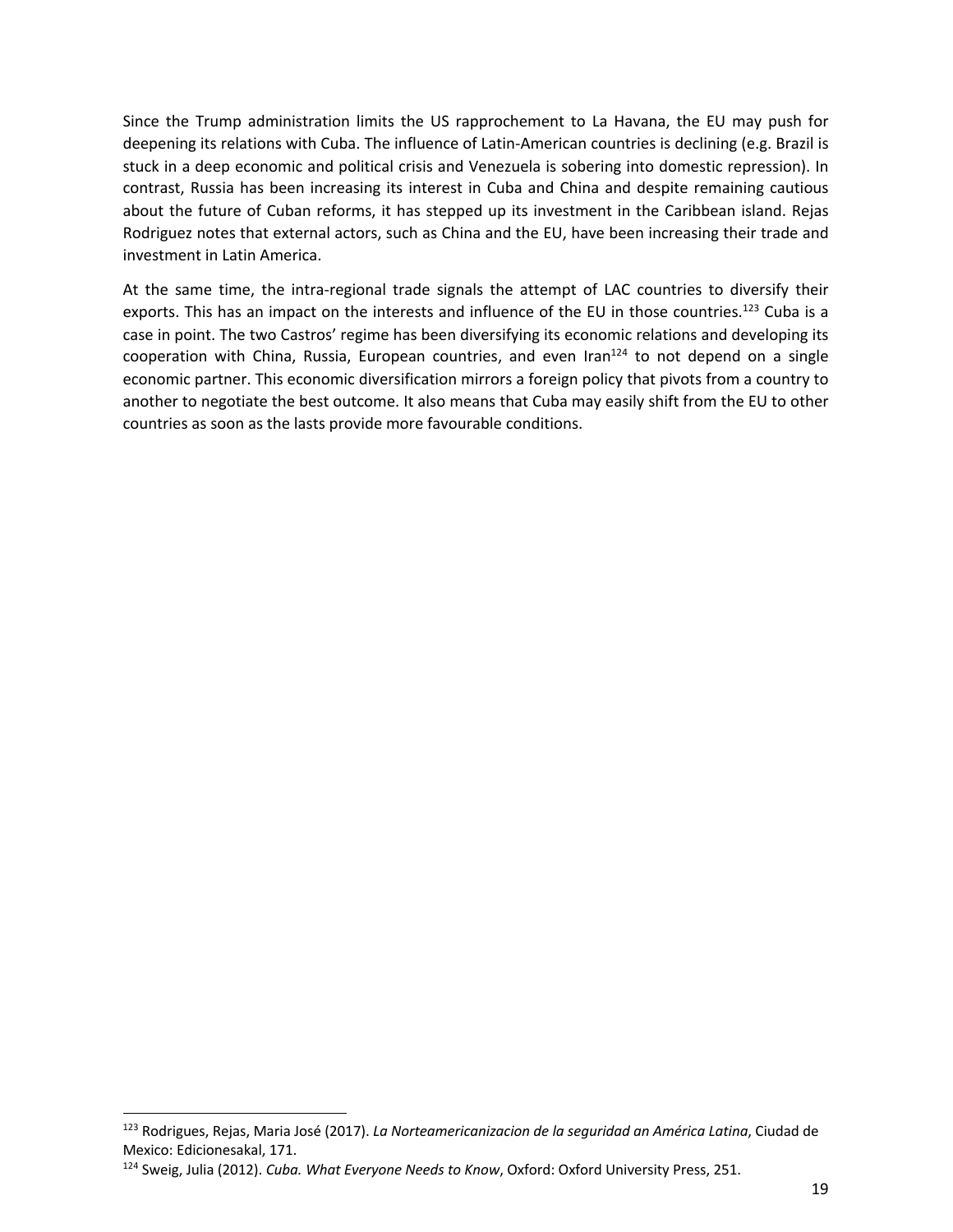## Bibliography

American Security Project's Initiative, 'Retired U.S. Military Officers Urge the White House to Expand Cuba Engagement to Strengthen U.S. National Security', *American Security Initiative*, 20 April 2017.

Associated Press, 'US Secretly Built « Cuban Twitter » to Stir Unrest and Undermine Government', *Associated Press*, 3 April 2014.

Austin Greg (2014). *Cyber Policy in China*, Cambridge: Polity.

Baracca Angelo and Franconi Rosella (eds.) (2016). *Subalternity vs Hegemony, Cuba's Outstanding Achievements in Science and Biotechnologies, 1955-2014*, Springer.

Bernal-Meza Raúl, 'Las relaciones internacionales de América Latina ante un cambio de época', in Sotillo, José Angel and Ayllon Bruno (eds.) (2017). *Las Transformaciones de América Latina. Cambios politicos, socioeconomicos y protagonismo internacional*, Madrid: Los Libros de la Catarata, 120-148.

Calco Ospina, Hernando 'Une internationale de la santé', *Le Monde Diplomatique : Manière de Voire* (Cuba. Ouragan sur le siècle), n.155, October/November 2017, 52-54.

Cantalapiedra, Garcia David and Pacheco Pardo, Ramón (eds.) (2014). *Contemporary Spanish Foreign Policy*, London: Routledge, 122.

Castro Marino Soraya M. and Pruessen Ronaldo W. (eds.) (2012). *Fifty Years of Revolution*, Gainesville: University Press of Florida.

CIA, 'The Soviet Brigade in Cuba. Imagery Analysis Report', CIA, December 1986, Declassified in Part & Sanitised Copy Approved for Release 2012/02/27, CIA-RDP87T00076R000304900001-9

Corrales Javier and Romero Carlos A. 'Venezuela's Foreign Policy, 1920s-2010s', In Dominguez Jorge I. and Covarrubias Ana (eds.) (2015). *Routledge Handbook of Latin America in The World*, London: Routledge, 153-168.

Delegation of the European Union to Cuba, 'Cuba and the EU', EEAS, 27 October 2017.

Dussel Peters Enrique and León-Manríquez 'La relación política y económica entre China y América Latina y el Caribe: Hacia una agenda en en corto, mediano y largo plazo?', In Lagos Escobar Ricardo and Iglesias Garcia Enrique (eds.) (2015). América Latina, China y Estados Unidos, Santiago (Chile) : Fondo de Cultura Económica, 151-211.

Ellis Evan P. (2009). *Mexico, Central America, and the Caribbean: Strategic Position and the Taiwan Card*, London: Lynne Rienner.

Ellis Stephen, 'West Africa's International Drug Trade', *African Affairs*, 108(431), 1 April 2009, 171– 196.

Esteban Israel, 'Venezuela trumps China in Cuba ferronickel deal', *Reuters*, 29 January 2007.

Euractiv, 'Mogherini visits Cuba to normalise ties', Euractiv.com, 23 March 2015.

European Commission, 'Cuba', European Commission – International Cooperation and Development. https://ec.europa.eu/europeaid/countries/cuba\_en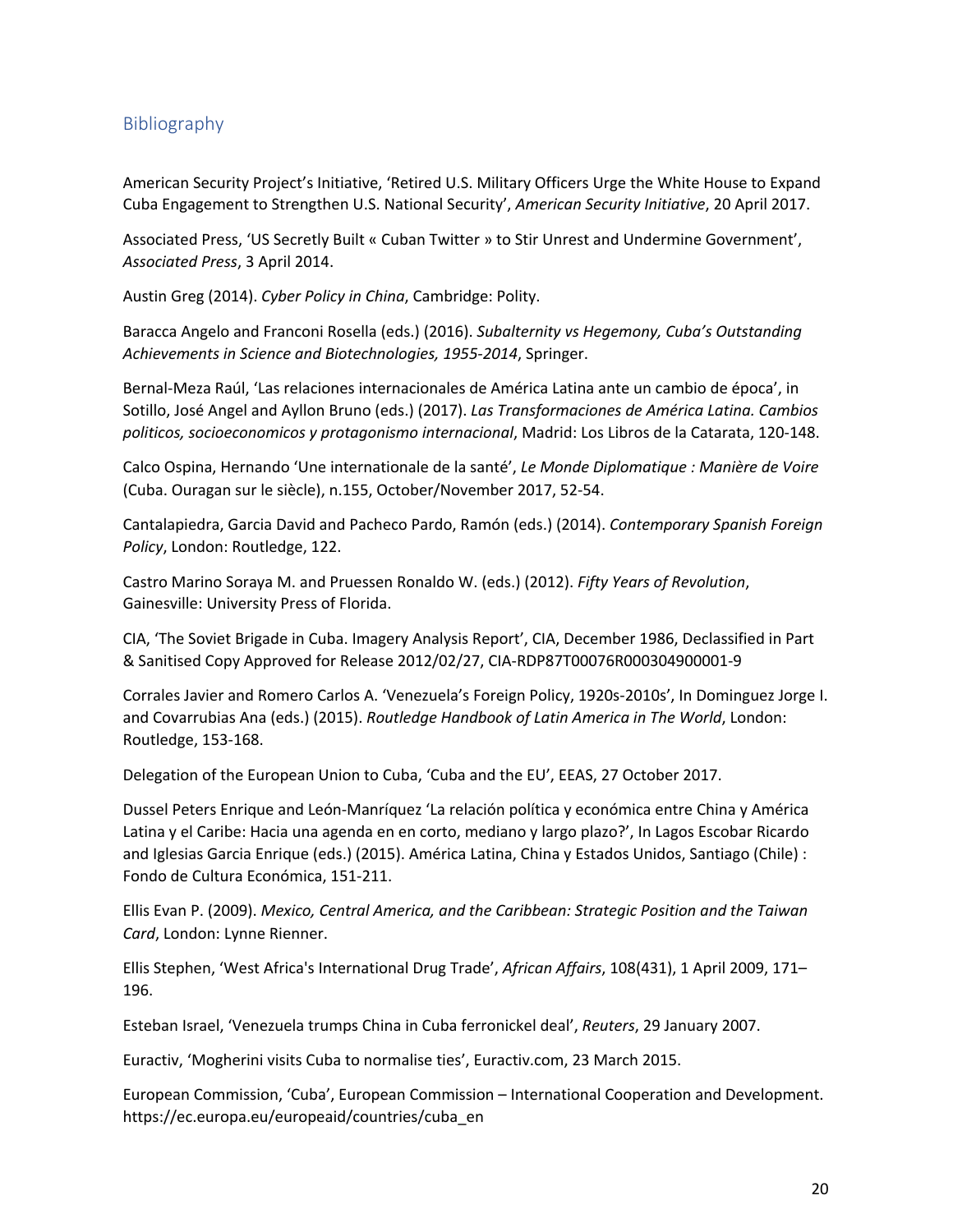European Commission, (2010). *Country Strategy Paper and National Indicative Programme for the Period 2011-2013*, Brussels, 24 March.

Council of the EU, *Maritime Security Strategy*, 11203/14, Brussels, 24 June 2014.

Perkins Dwight H. 'Commentary: Economic Reforms in China and Vietnam: Are Lessons for Cuba?', In Domínguez Jorge I.et all. (eds.) (2004). *The Cuban Economy at the Start of the Twenty-First Century*, Cambridge Massachusetts: Harvard University Press, 199-206.

Fidel Castro Speech, 'Cuban Communist Party First Congress', 22 December 1975.

Frank Marc, 'China Piles into Cuba as Venezuela Fades and Trump Looms', *Reuters*, 14 February 2017.

Gratius Susanne, 'Las respuestas de Europa a los cambios en Cuba: Compromiso versus Posición Común', in Alonso José Antonio, Bayo Francesc and Gratius Susanne (eds.) (2011). *Cuba en tiempos de cambios*, Madrid: Editorial Complutense, 139-155.

Gordy Katherine A. (2015). *Living Ideology in Cuba: Socialism in Principle and Practice*, Ann Harbor: Michigan Press University.

Henken Ted A. and Vignoli Gabriel, 'Entrepreneurial Reform, Market Expansion, and Political Opportunities for Cuba Today', In Hershberg Eric and LeoGrande William M. (eds.) (2015*). A New Chapter in US-Cuba Relations. Social, Political, and Economic Implications*, New York: Palgrave Macmillan, 161-177.

Hernandez Marcelo, 'Chinese Company Huawei Dominates Cuban Cellphone Market', *Translating Cuba*, 25 March 2017.

Hodge, Nathan and Chin, Josh, 'A U.S.-Cuba Breach Presents an Opportunity for China', *The Wall Street Journal*, Josh, 29 November 2016.

Jiang Shixue, 'Ten Key Questions', In Hearn Adrian H. and Léon Manríquez José Luis (2011). *China Engages Latin America*, London: Lynne Rienner, 51-65.

Latrèche Leila, (2011). *Cuba et l'URSS. Trente ans de relation improbable*, Paris: L'Harmattan.

LeoGrande William, 'Unlikely Allies: U.S. and Cuban Armed Forces', *World Policy Journal Blog*, 11 February 2016.

Lister Tim, 'WikiLeaks: Cables reveal U.S.-Cuban cooperation over drug smuggling', *CNN*, 17 December 2010.

Luhn, Alec, 'Russia to Reopen Spy Base in Cuba as Relations with US Continue to Sour', *The Guardian*, 16 July 2014.

Mao Xianglin, Hearn Adrian H., and Liu Weiguang, 'China and Cuba. 160 Years and Looking Ahead', *Latin American Perspectives*, 42(6),2015, 140-152.

Mao Xianglin, Azulgaray Treto Carlos *et all*., 'China and Cuba: Past, Present, and Future', In Hearn Adrian H., Léon-Manríquez José Luís (eds.) (2011). *China Engages Latin America*, London: Lynne Rienner, 187-201.

Miller Nicola, 'Trying to Stay Friends: Cuba's Relations with Russia and Eastern Europe', In Morley, Morris and McGillion, Chris (eds.) (2005). *Cuba, the United States, and the Post-Cold War World. The*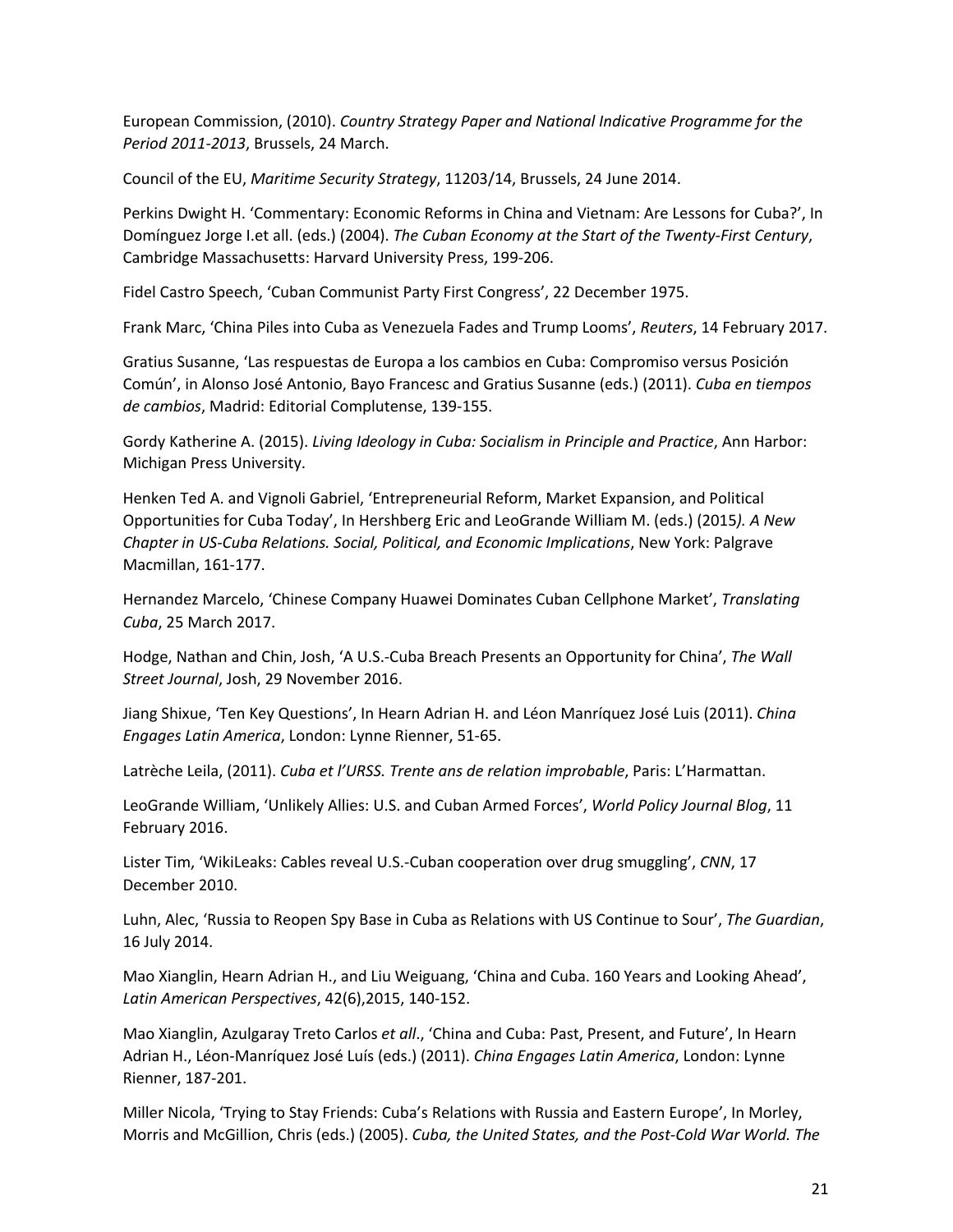*International Dimension of the Washington-Havana Relationship*, Gainesville: University Press of Florida.

Minder Raphael, 'Catalonia Crisis, Shared Blame for 'a Difficult and Undesirable Situation', *New York Times*, 22 October 2017.

Morley, Morris and McGillion, Chris (2002). *Unfinished Business. America and Cuba after the Cold War, 1989-2001*, Cambridge: Cambridge University Press.

Munita Thomas, 'Etonnante usine à cerveaux', Le Monde Diplomatique, September 1989, Reprinted In *Manières de Voir*, n.155, 78-79.

Muñoz Ramón, 'Los empresarios instan a un gran acuerdo entre la UE y Latinoamérica', *El Mundo*, 29 September 2017.

Navarro, Peter, (2015). *The Coming China Wars: Where They Will Be Fought and How They Can Be Won*, Upper Saddle River: Pearson Education.

Prensa Latina 'Cuba attends EU-Latin America drug policy meeting', *Prensa Latina*, 15 May 2017.

Ramonet Ignacio, '1989, l'Affaire Ochoa', *Le Monde Diplomatique*, September 1989, Reprinted in *Manière de Voir*, n.155, 61-63.

Reuters, 'U.S. subpoenas China's Huawei in probe over exports to Syria, others: NY Times, *Reuters*, 2 June 2016.

Reuters, 'Snowden Got Stuck in Russia after Cuba Blocked Entry', *Reuters*, 26 August 2013.

Risen Tom, 'Chinese Telecom Huawei Will 'Exit the U.S. Market', *USNews.com*, 3 December 2014. https://www.usnews.com/news/articles/2013/12/03/chinese-telecom-huawei-will-exit-the-usmarket

Rodrigues Rejas, Maria José (2017). *La Norteamericanizacion de la seguridad an América Latina*, Ciudad de Mexico: Edicionesakal.

Roy Joaquin, 'The European Union and Cuba', In Castro Soraya M. *et all* (eds.) (2012). *Fifty Years of Revolution. Perspectives on Cuba, the United States and the World*, Gainesville: University Press of Florida, 117-134.

Roy Joaquin, 'Cuba: el papel de EE.UU., América Latina y la UE', *Pensamiento Iberoamericano*, 8, 2011, 243-69.

Roy Joaquin, *The Cuban Revolution (1959-2009). Relations with Spain, the European Union, and the United States*, New York: Palgrave Macmillan.

Roy Joaquin, 'Inertia and Vertigo in Regional Integration', in Roy Joaquin and Dominguez Roberto (eds.) (2007). After Vienna: Dimensions of the Relationship between the European Union and the Latin-America-Caribbean Region', Miami: Thomson-Shore, 7-21.

Salazar-Carrillo Jorge and Nodarse-Léon Andro (2015). *Cuba. From Economic Take-off to Collapse under Castro*, New Brunswick: Transaction Publishers.

Smith Karen E. (2014). *European Union Foreign Policy in a Changing World* (3<sup>rd</sup> ed.), Cambridge: Polity Press, 2017.